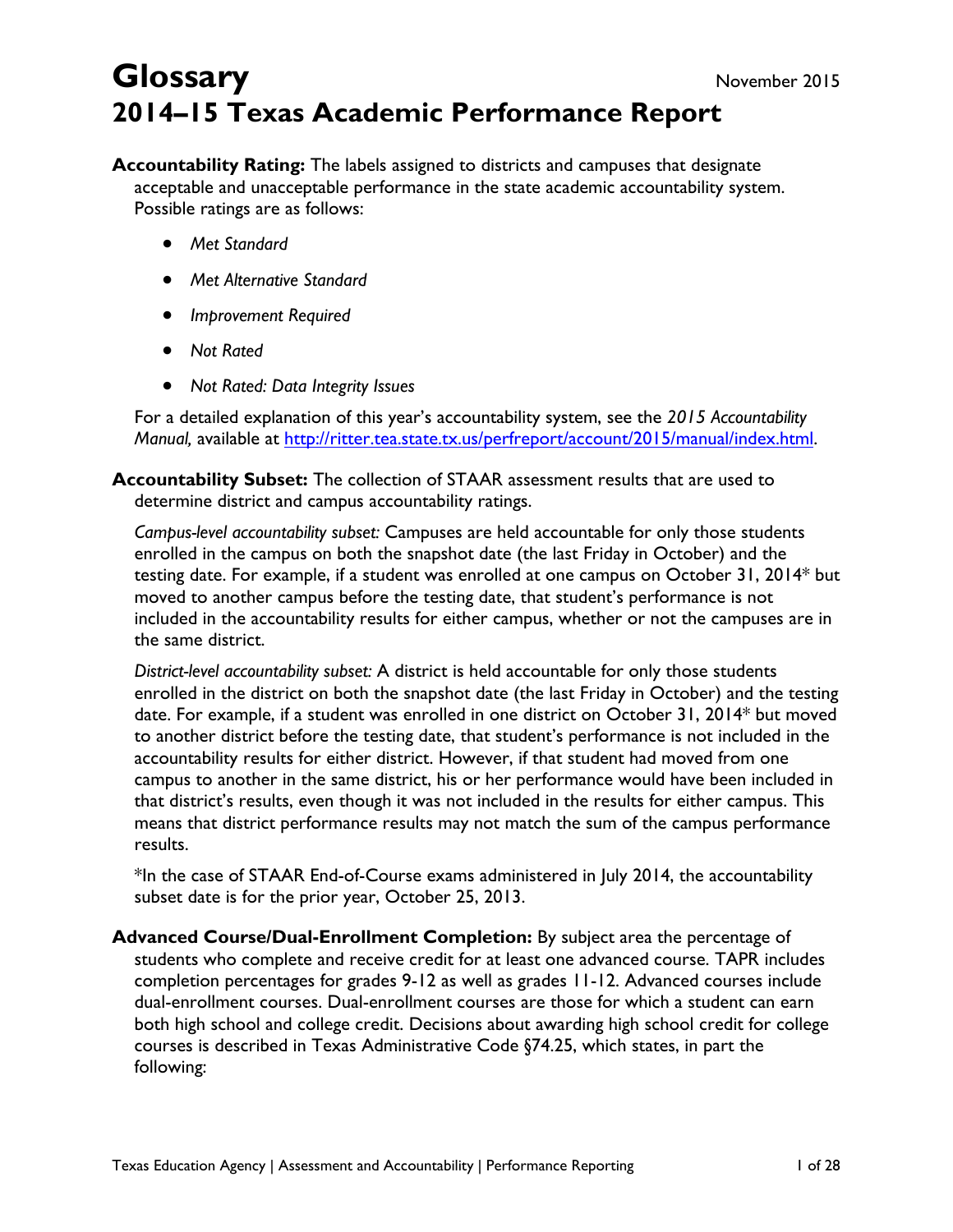(b) To be eligible to enroll and be awarded credit toward state graduation requirements, a student must have the approval of the high school principal or other school official designated by the school district. The course for which credit is awarded must provide advanced academic instruction beyond, or in greater depth than, the essential knowledge and skills for the equivalent high school course.

*Appendix B* lists all courses identified as advanced, with the exception of courses designated only as dual-enrollment. Dual-enrollment courses are not shown because they vary from campus to campus and could include a large proportion of all high school courses.

Course completion information is reported by districts through the Public Education Information Management System (PEIMS) after the close of the school year. For example, the values, expressed as percentages for grades 11–12, are calculated as follows:

> number of students in grades 11–12 who received credit for at least one advanced or dual enrollment course in 2013–14

number of students in grades 11–12 who completed at least one course in 2013–14

This indicator was used in awarding distinction designations to high schools in 2015. For a detailed explanation of distinction designations, see Chapter 5 of the *2015 Accountability Manual. (Source of data: PEIMS, June 2014, June 2013)* 

### **Advanced Placement Examinations:** Please see *AP/IB Results.*

- **Annual Dropout Rate:** The percentage of students who drop out of school during one school year. Annual dropout rates are shown for districts and campuses that serve grades 7– 8 and/or 9–12. State law prohibits including a student who meets any of the following criteria from campus and district annual dropout rate calculations:
	- Is ordered by a court to attend a high school equivalency certificate program but has not earned a high school equivalency certificate
	- Was previously reported to the state as a dropout
	- Was in attendance but who is not in membership for purposes of average daily attendance (i.e., students for whom school districts are not receiving state Foundation School Program [FSP] funds)
	- Was initially enrolled in a school in the United States in any grade 7 through 12 as an unschooled refugee or asylee as defined by TEC §39.027(a-1)
	- Is in the district exclusively as a function of having been detained at a county detention facility but is otherwise not a student of the district in which the facility is located
	- Is incarcerated in a state jail or federal penitentiary as an adult or as a person certified to stand trial as an adult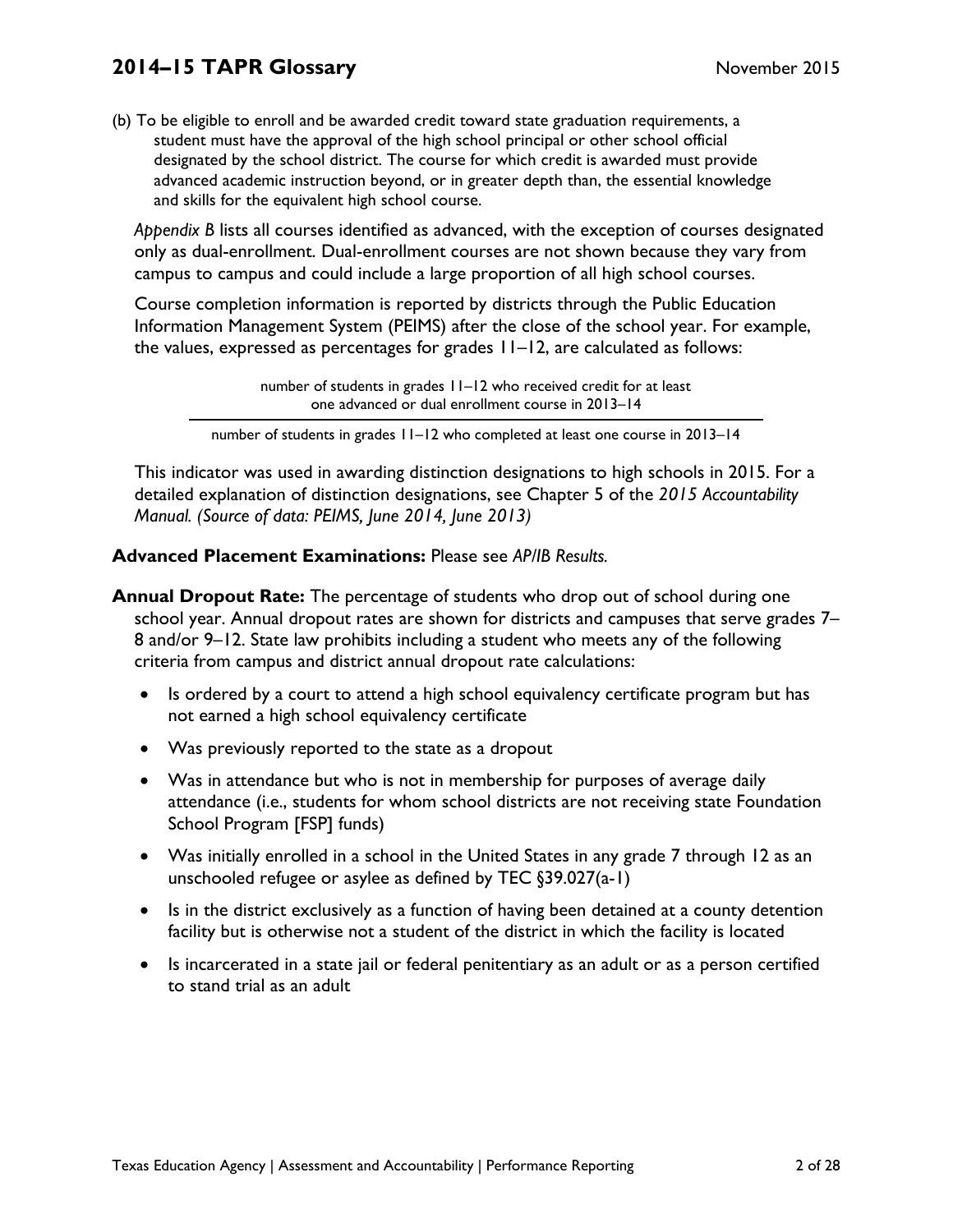Two annual dropout rate indicators are shown:

(1) *Annual Dropout Rate (Gr 7–8).* This includes only grades 7 and 8. It is calculated as follows:

number of dropouts in grades 7 and 8 during the 2013–14 school year

number of students in grades 7 and 8 who were in attendance at any time during the 2013–14 school year

(2) *Annual Dropout Rate (Gr 9–12).* This includes grades 9 through 12. It is calculated as follows:

number of dropouts in grades 9 through 12 during the 2013–14 school year

number of students in grades 9–12 who were in attendance at any time during the 2013–14 school year

Both annual rates appear on campus, district, region, and state TAPRs. However, the state and region annual dropout rates that are reported on district and campus TAPRs are calculated without the exclusions explained above.

Note that with all annual dropout rate calculations, a cumulative count of students is used in the denominator. This method for calculating the dropout rate neutralizes the effect of mobility by including in the denominator every student ever reported in attendance at the district or campus throughout the school year, regardless of length of stay. For a more complete description of dropout rates and exclusions, see the *Secondary School Completion and Dropouts in Texas Public Schools, 2013–14* reports, available on the TEA website at http://tea.texas.gov/acctres/dropcomp\_index.html

For detailed information on data sources, see Appendix K in the *2015 Accountability Manual.*  See also *Dropout* and *Leaver Record. (Source of data: PEIMS, Aug. 2013 and June 2015)* 

**Annual Graduates:** The count of students who graduate from a district or campus in a school year regardless of cohort. This measure is separate from, and may include different students than, the longitudinal graduation rates. *(Source of data: PEIMS, Aug. 2013 and June 2015* 

**AP/IB Results:** The percentage of students who have taken the College Board's Advanced Placement (AP) examinations and/or the International Baccalaureate's (IB) Diploma Program examinations. High school students may take one or more of these examinations, ideally upon completion of AP or IB courses, and may receive advanced placement or credit, or both, upon entering college. Generally, colleges will award credit or advanced placement for scores of 3, 4, or 5 on AP examinations and scores of 4, 5, 6, or 7 on IB examinations. Requirements vary by college and by subject tested.

The following two values are calculated for this indicator:

(1) *Tested.* The percentage of students in grades 11 and 12 taking at least one AP or IB examination

number of students in grade 11 and 12 who took at least one AP or IB examination

number of grade 11 and 12 students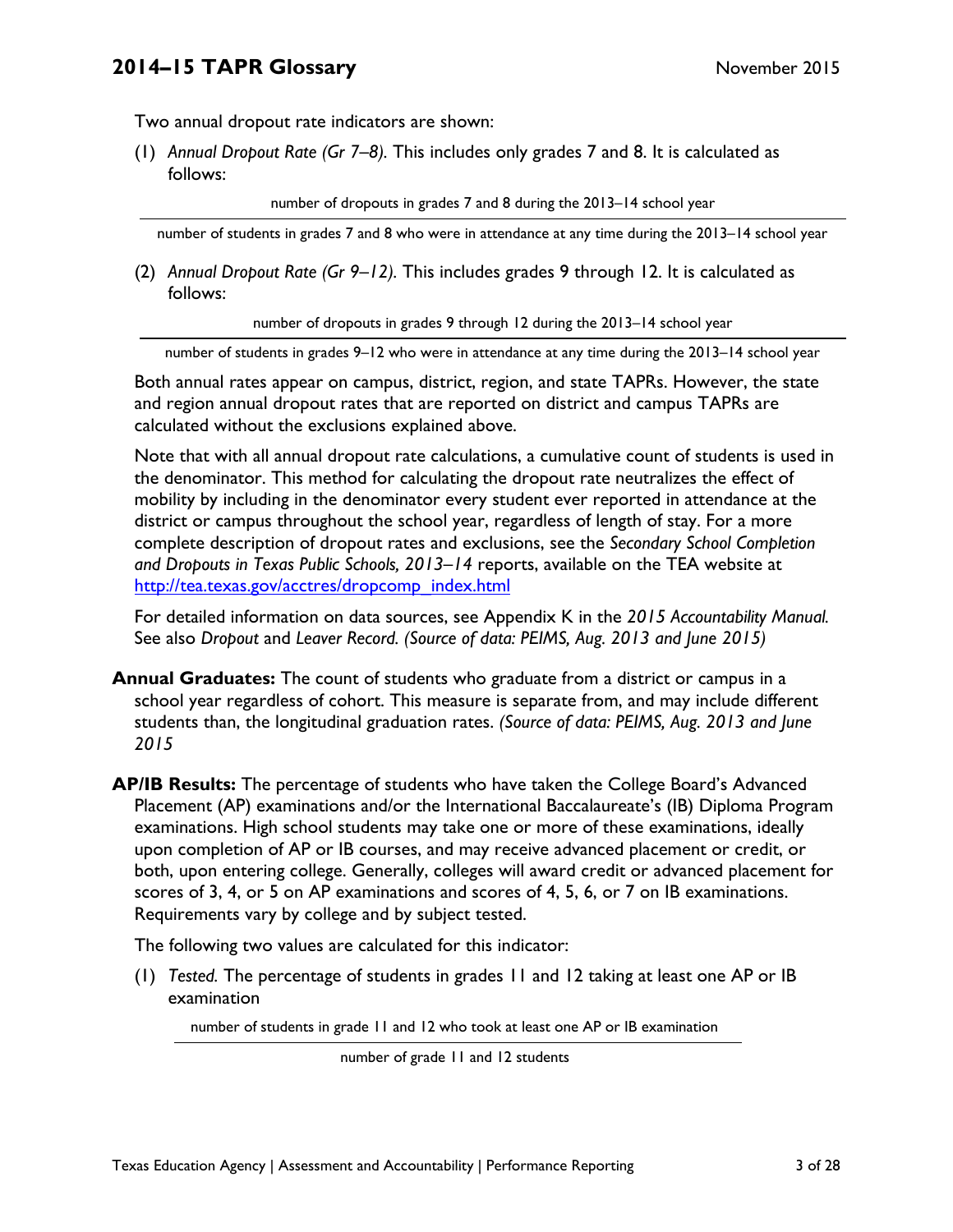(2) *Examinees >= Criterion.* The percentage of examinees with at least one AP or IB score at or above the criterion score (3 on AP or 4 on IB)

number of examinees in grade 11 and 12 with at least one score at or above criterion

number of examinees in grade 11 and 12 taking at least one AP or IB examination

This indicator was used in determining the 2015 Postsecondary Readiness Distinction Designation for campuses and districts. For a detailed explanation of distinction designations, see Chapter 5 of the *2015 Accountability Manual. (Sources of data: The College Board, Aug. 2014, Jan. 2014; The International Baccalaureate Organization, Aug. 2014, Aug. 2013; and PEIMS, Oct. 2014, Oct. 2013)* 

**At-Risk:** The count and percentage of students identified as being at risk of dropping out of school based on PEIMS 110 records. At-risk identification is based upon on state-defined criteria (TEC §29.081). The percentage of at-risk students is calculated as the sum of the students coded as at risk of dropping out of school divided by the total number of students in membership:

number of students coded as at risk

#### total number of students

Counts of at-risk students are shown in the *Profile* section of the campus, district, region, and state reports.

State law defines a student as being at risk of dropping out of school if he or she is under 26 years of age and

- was not advanced from one grade level to the next for one or more school years;
- is in grades 7, 8, 9, 10, 11, or 12 and did not maintain an average equivalent to 70 on a scale of 100 in two or more subjects in the foundation curriculum during a semester in the preceding or current school year or is not maintaining such an average in two or more subjects in the foundation curriculum in the current semester;
- did not perform satisfactorily on an assessment instrument administered to the student under TEC Subchapter B, Chapter 39, and has not in the previous or current school year subsequently performed on that instrument or another appropriate instrument at a level equal to at least 110 percent of the level of satisfactory performance on that instrument;
- is in prekindergarten, kindergarten, or grades 1, 2, or 3 and did not perform satisfactorily on a readiness test or assessment instrument administered during the current school year;
- is pregnant or is a parent;
- has been placed in an alternative education program in accordance with TEC §37.006 during the preceding or current school year;
- has been expelled in accordance with TEC §37.007 during the preceding or current school year;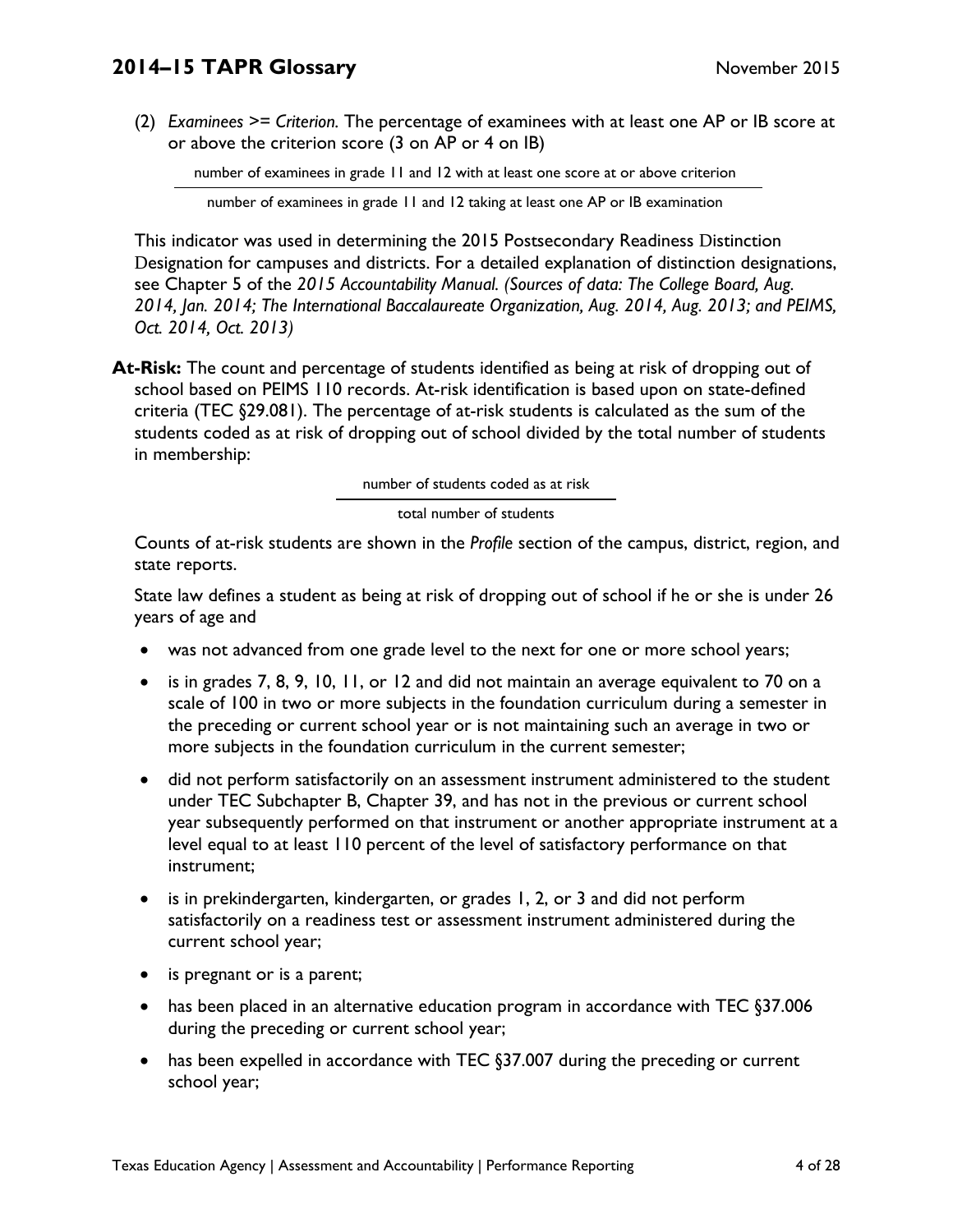- is currently on parole, probation, deferred prosecution, or other conditional release;
- was previously reported through PEIMS to have dropped out of school;
- is a student of limited English proficiency, as defined by TEC §29.052;
- is in the custody or care of the Department of Protective and Regulatory Services or has, during the current school year, been referred to the department by a school official, officer of the juvenile court, or law enforcement official;
- is homeless, as defined by 42 U.S.C., §11302, and its subsequent amendments; or
- resided in the preceding school year or resides in the current school year in a residential placement facility in the district, including a detention facility, substance abuse treatment facility, emergency shelter, psychiatric hospital, halfway house, or foster group home.

*(Source of data: PEIMS, Oct. 2014)* 

**Attendance Rate:** The percentage of days students were present in 2013–14. Attendance rates reported in the TAPR are based on student attendance for the entire school year. Only students in grades 1–12 are included in the calculation. Attendance is calculated as follows:

total number of days students were present in 2013–14

total number of days students were in membership in 2013–14

Attendance rates are shown for 2013–14 and 2012–13.

This indicator was used in awarding distinction designations in 2015. For a detailed explanation of distinction designations, see Chapter 5 of the *2015 Accountability Manual. (Source of data: PEIMS, June 2014, June 2013)* 

- **Auxiliary Staff** *(District Profile only)***:** The count of full-time equivalent (FTE) staff reported in PEIMS employment and payroll records who are not reported in the PEIMS 090 Staff - Responsibilities record. The auxiliary staff are expressed as a percentage of total staff. For auxiliary staff, the FTE is the value of the percent of day worked. *(Source of data: PEIMS, Oct. 2014)*
- **Average Actual Salaries (regular duties only):** For each of the four categories, the total salary for that category divided by the total FTE count for that category. Only payment for regular duties is included in the total salary; supplemental payments for extra duties (e.g., coaching, band and orchestra assignments, club sponsorships) are not included. See *Appendix A* for lists of the PEIMS role IDs included in each category.
	- *Teachers*. Teachers, special duty teachers, and substitute teachers. Substitute teachers are people who are either temporarily hired to replace a teacher who has quit, died, or been terminated or hired permanently on an as-needed basis.
	- *Campus Administration*. Principals, assistant principals, and other administrators reported with a specific school ID.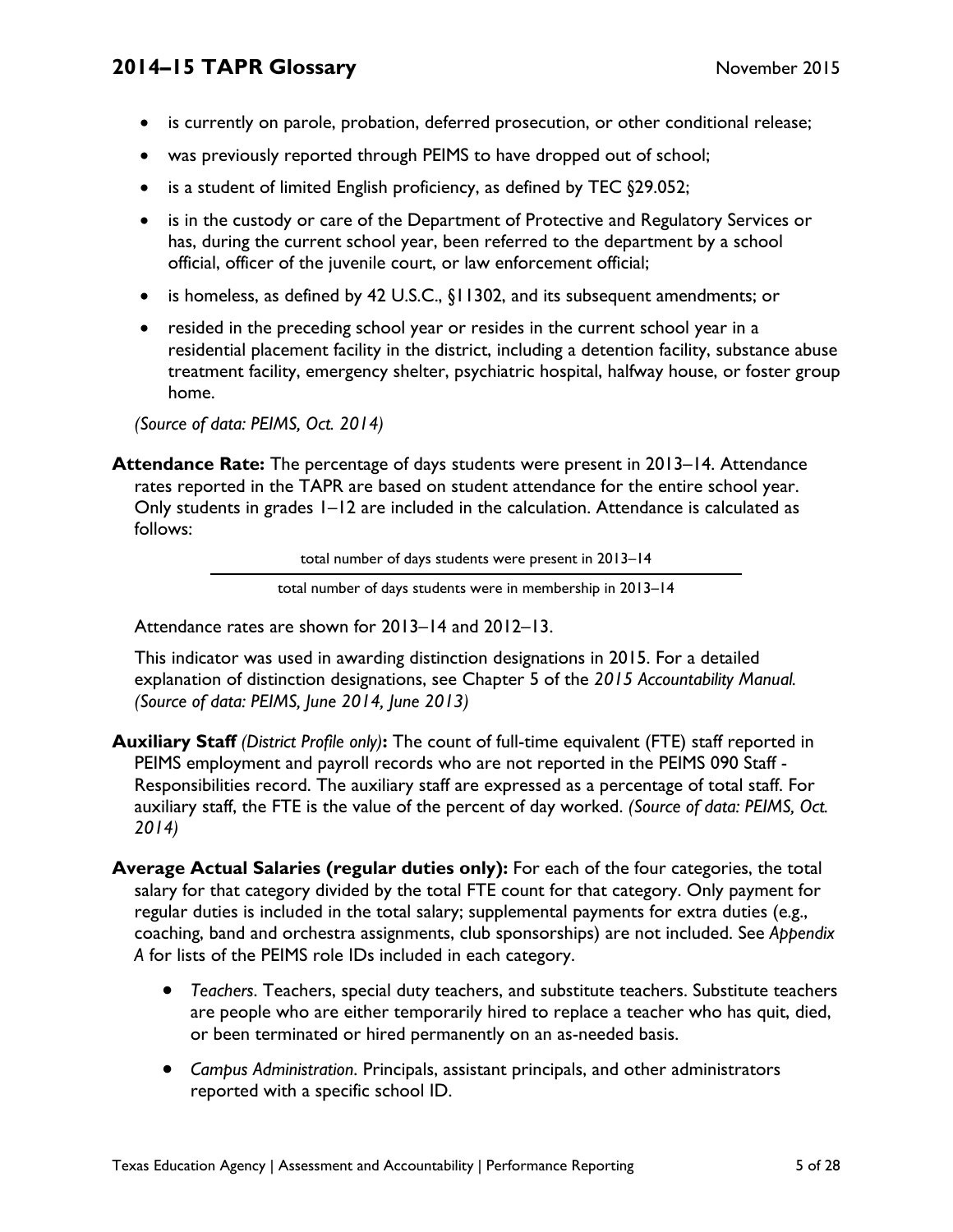- *Central Administration*. Superintendents, presidents, chief executive officers, chief administrative officers, business managers, athletic directors, and other administrators reported with a central office ID and not a specific school ID.
- *Professional Support*. Therapists, nurses, librarians, counselors, and other campus professional personnel.

An employee who works half time and a reported actual salary of \$30,000 has a full-time equivalent salary of \$60,000. All average salaries are expressed in full-time equivalent form by dividing the sum of the actual salaries earned by the total FTE count. *(Source of data: PEIMS, Oct. 2014)* 

**Average Teacher Salary by Years of Experience (regular duties only):** Total pay for all teachers in each category divided by the total teacher FTE count for that category. The total actual salary amount is pay for regular duties only and does not include supplemental pay. For teachers who also have non-teaching roles, only the portion of time and pay dedicated to classroom responsibilities is factored into the average teacher salary calculation. *(Source of data: PEIMS, Oct. 2014)* 

- **Average Years' Experience of Teachers:** The average number of completed years of professional experience, regardless of district. Weighted (1 for a full-time teacher, .75 for a three-quarter-time teacher, and .5 for a half-time teacher) averages are calculated by multiplying each teacher's FTE coefficient by his or her years of experience. These amounts are summed for all teachers and divided by the sum of all teachers' FTE coefficients. *(Source of data: PEIMS, Oct. 2014)*
- **Average Years' Experience of Teachers with District:** The average number of years employed in the district whether or not there has been any interruption in service. Weighted averages are calculated by multiplying each teacher's FTE coefficient by his or her years of experience in the district. These amounts are summed for all teachers and divided by the sum of all teacher's coefficients.
- the current school year. **Bilingual Education/English as a Second Language Reports:** The performance for selected indicators disaggregated by bilingual and English as a second language (ESL) instructional models. The TAPR shows the statutorily-required performance indicators disaggregated by eleven columns for students identified as limited English proficient (LEP) in

For definitions of the BE/ESL instructional programs, see the *PEIMS Data Standards, available* at http://tea.texas.gov/index4.aspx?id=25769817517.

**Campus Number:** A unique nine-digit number assigned to every Texas public school. It consists of the county number (assigned alphabetically from 001 to 254), followed by the district number (9 is used primarily for regular districts, 8 for charter operators), and ending with the campus number (generally 00 for high schools, 04 for middle schools, and 1 for elementary schools).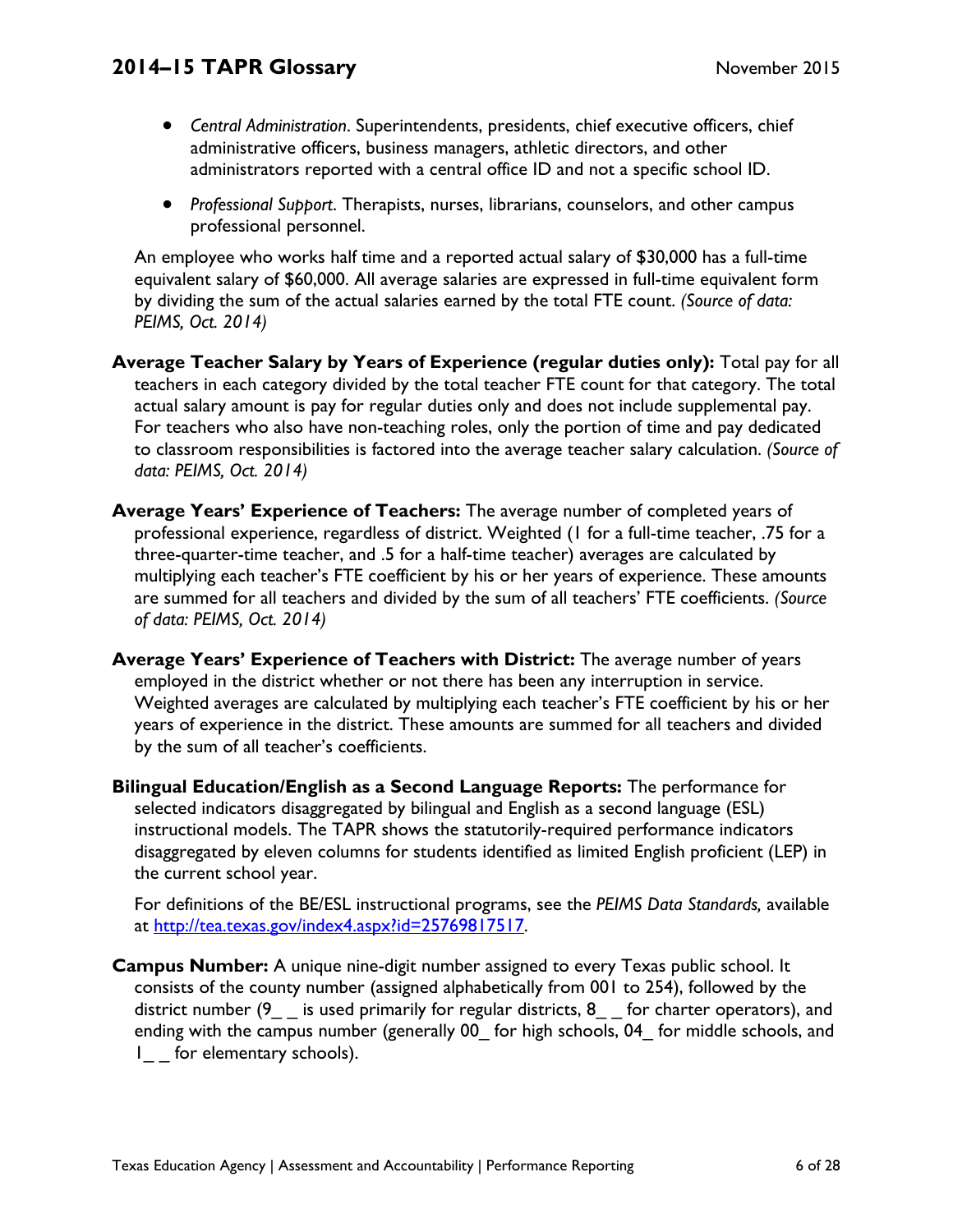**Class Size Averages by Grade and Subject:** The average class size for elementary classes (by grade) and for secondary classes (by subject) for selected subjects. Districts report class sizes through the PEIMS 090 (Staff Responsibility) record. Each 090 record is unique by campus ID, staff ID, service ID, and class ID number.

The methodology for averaging class size differs depending on whether the class is elementary or secondary due to differences in reporting practices for these two types of teacher schedules. For secondary classes, each unique combination of teacher and class time is counted as a class. Averages are determined by summing the number of students served (in a given subject at the campus) and dividing by the calculated count of classes.

For elementary classes, the number of records reported for each grade is considered. A teacher teaching all subjects to the same group of fourth graders all day will have only one record indicating the total number of fourth grade students served. However, an elementary teacher who teaches a single subject to five different sections of fourth graders each day will have five separate records reported, each with a unique count of students served. For example, one  $4<sup>th</sup>$  grade science teacher teaches five science classes each day with 18, 20, 19, 21, and 22 students in each class. The total of 100 students divided by the five classes produces an average class size of 20 students for that teacher.

All of the following rules apply to the average class sizes:

- Classes identified as serving regular, compensatory/remedial, gifted and talented, career and technical, and honors students are included in the calculation.
- Subjects in the areas of English language arts (ELA), mathematics, science, social studies, languages other than English, computer science, and career and technical education are included in the calculation, as are self-contained classrooms.
- Classes where the number of students served is reported to be zero are not included.
- Service codes with the "SR" prefix are not included.
- Teacher roles coded as "teacher" and/or "substitute teacher" are included.
- Only class settings coded as "regular class" are included.
- Missing partial FTE counts are not included.
- Elementary classes in which the number of students exceeds 100 are not included.
- Mixed grade-level class averages are not included.

*(Source of data: PEIMS, Oct. 2014)* 

**College Admissions Tests:** Please see *SAT/ACT Results.* 

**College-Ready Graduates:** The percentage of graduates that meet or exceed the collegeready criteria on the TAKS exit-level test, the SAT test, or the ACT test. The criteria for each are as follows: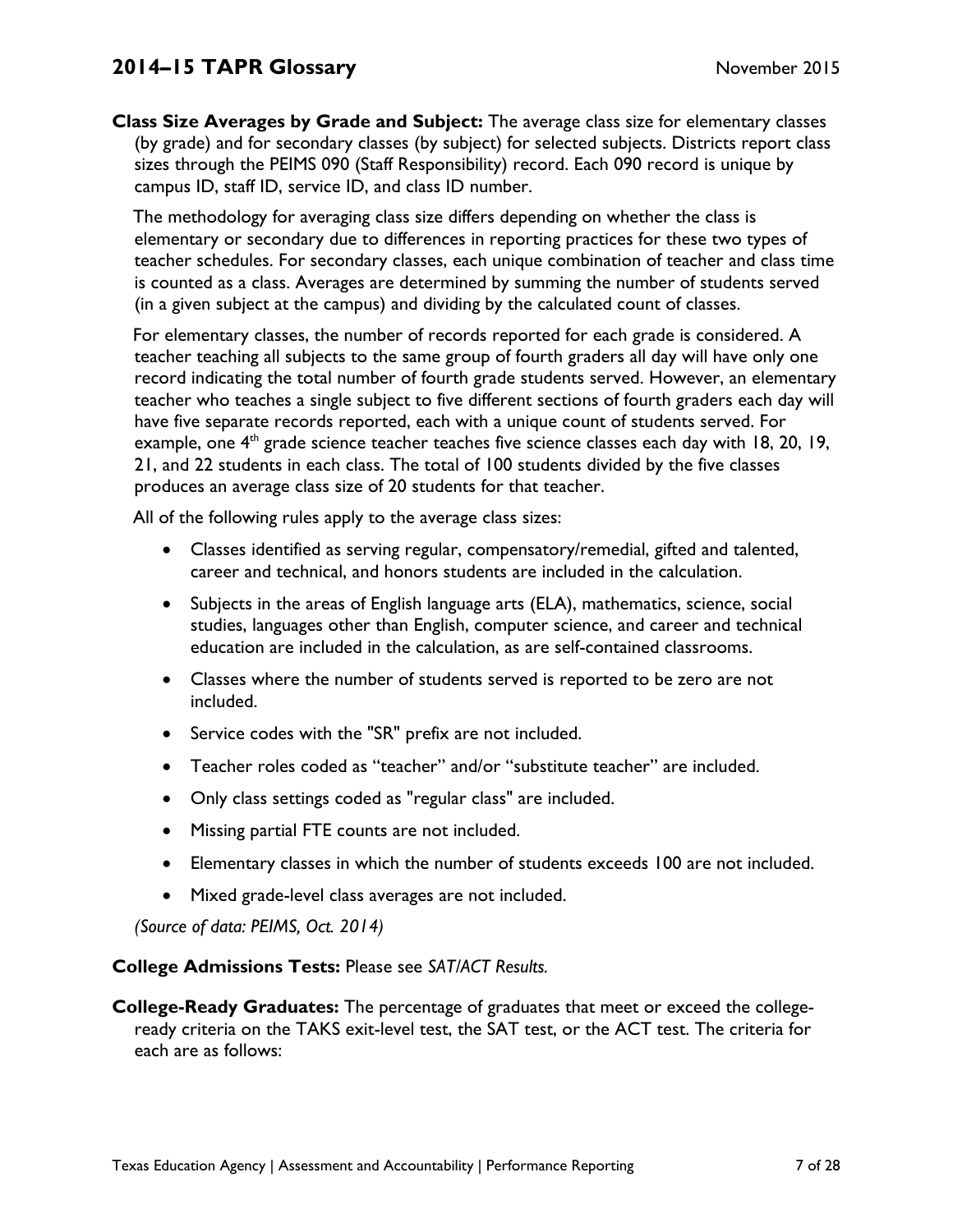| <b>Subject</b> | <b>Exit-level TAKS</b>                       |    | <b>SAT</b>                |    | <b>ACT</b>         |
|----------------|----------------------------------------------|----|---------------------------|----|--------------------|
|                | >= 2200 scale score on ELA test              |    | >=500 on Critical Reading |    | $>= 19$ on English |
| <b>ELA</b>     | AND                                          | OR | AND                       | OR | <b>AND</b>         |
|                | a "3" or higher on essay                     |    | $>= 1070$ Total           |    | >= 23 Composite    |
|                | $>= 2200$ scale score on<br>mathematics test |    | $>=$ 500 on Math          |    | $>= 19$ on Math    |
| Math           |                                              | OR | AND                       | OR | <b>AND</b>         |
|                |                                              |    | $>= 1070$ Total           |    | >= 23 Composite    |

This indicator calculates three values:

(1) *Eng Lang Arts.* The percentage of graduates who scored at or above the criterion scores on the TAKS, SAT, or ACT English language arts tests.

number of graduates who scored at or above the *college-ready* criterion for ELA

number of graduates (2013–14) with ELA results to evaluate

(2) *Mathematics.* The percentage of graduates who scored at or above the criterion score on the TAKS, SAT, or ACT mathematics tests.

number of graduates who scored at or above the *college-ready* criterion for mathematics

number of graduates (2013–14) with mathematics results to evaluate

(3) *Both Subjects.* The percentage of graduates who scored at or above the criterion score on *both* the TAKS, SAT, or ACT ELA and mathematics tests.

> number of graduates who scored at or above the *college-ready* criteria on *both* ELA & mathematics

> number of graduates (2013–14) with results in both subjects to evaluate

Performance is shown for the class of 2014 and 2013. Note that this indicator does not include performance on TAKS-Modified nor TAKS-Alternate.

*(Sources of data: TEA Student Assessment Division, The College Board, Aug. 2014, Aug. 2015, ACT, Inc. Oct. 2014, Oct. 2013; and PEIMS, Oct. 2014, Oct. 2013)* 

**College and Career Ready Graduates:** The number of 2013–14 annual graduates demonstrate that they are prepared for postsecondary success in one of three ways:

- Meeting the TSI criteria in both ELA/reading and mathematics, as described above for College-Ready Graduates.
- Completing and earning credit for at least two advanced/dual-credit courses in the 2012–13 or 2013–14 school year
- Enrolling in a coherent sequence of CTE courses as part of a four-year plan of study to take two or more CTE courses for three or more credits

*(Sources of data: CAF, College Board, and ACT)* 

**Completion Rate:** Please see *Longitudinal Rates.* 

**Criterion Score:** The scores on SAT and ACT college admissions tests, AP and IB tests, and College-Ready Graduates indicator. For the college admissions tests, the criterion scores are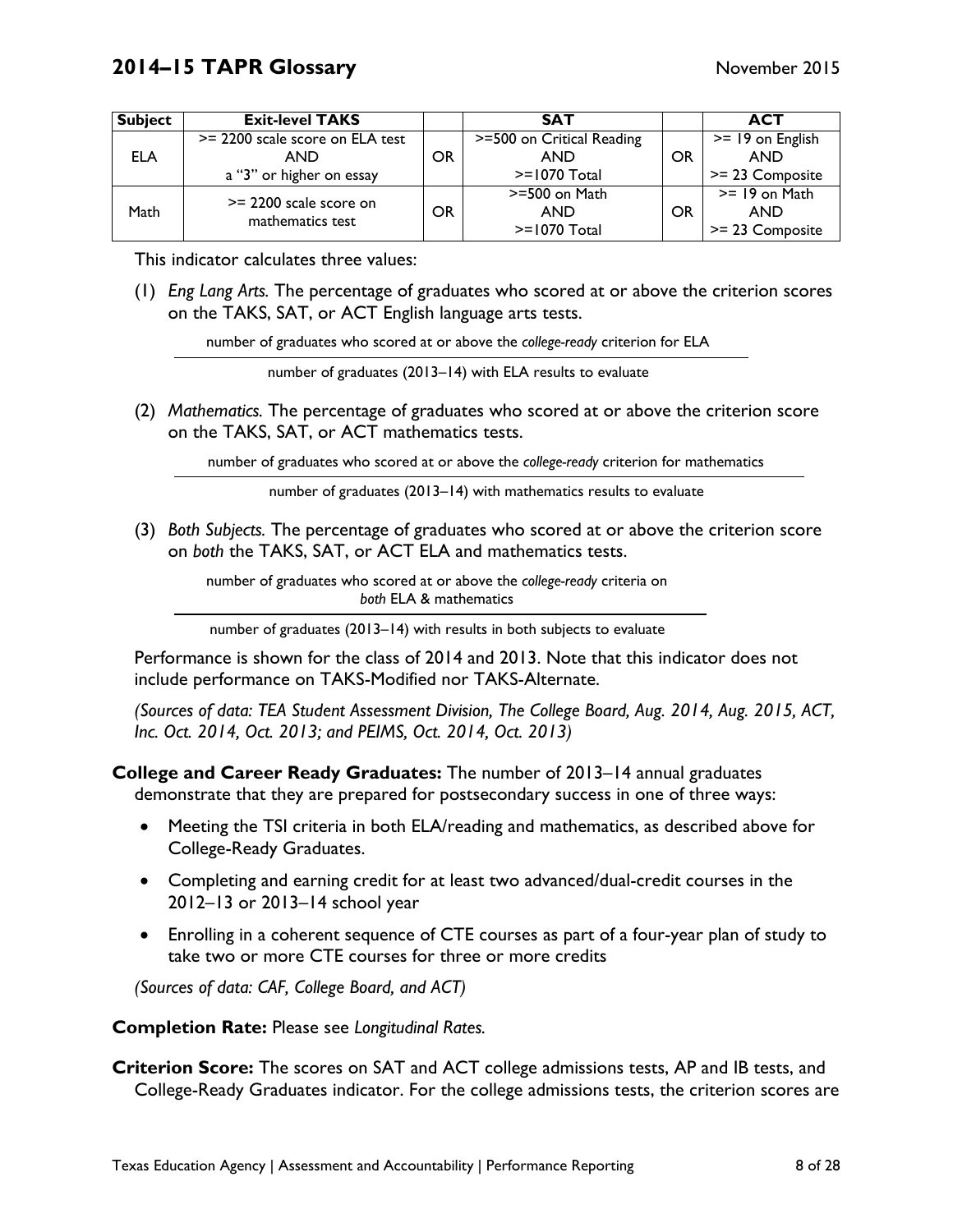at least 24 on the ACT (composite) and at least 1110 on the SAT (critical reading and mathematics combined). For AP and IB tests, the criterion scores are at least 3 on AP tests, and at least 4 on IB tests. For College-Ready Graduates criterion scores, see *College-Ready Graduates*.

Please note that each college and university establishes its own score criteria for admitting and granting advanced placement or credit to individual students. See also *SAT/ACT Results*  and *AP/IB Results.* 

**CTE Coherent Sequence Graduate:** The percentage of graduates enrolled in a career and technical education (CTE) coherent sequence of courses as part of a four-year plan of study.

Number of graduates who were enrolled in a CTE-coherent sequence of courses as part of a four-year plan of study to take two or more CTE courses for three or more credits (from PEIMS 400, 101 [summer]) Number of 2013–14 annual graduates (from PEIMS 203)

- **Data Quality** *(District Profile only)***:** The percentage of errors made by the district in two key data submissions: the PID Error rate in PEIMS Student Data and the percentage of Underreported Students in PEIMS Student Leaver Data.
	- (1) *PID Error Rate.* The Person Identification Database (PID) system ensures that each time information is collected for a student, the identifying information matches other data collections for that student. This allows student data to be linked across time or data to be matched across years. For example, enrollment records, which are collected in October, can be linked to attendance records, which are collected in June. It also helps maintain student confidentiality by assigning an ID that protects the student's identifying information.

 Student Data collected in Submission 1 *(October 2014).* When submitting data, each district has the ability to run PID Discrepancy Reports that show any PID errors and correct those errors before its submission is finalized. The PID error rate has declined significantly over the years, but any error has a detrimental effect on the calculation of longitudinal measures, such as the four-year dropout rate and the high school graduation rate. The TAPRs show the PID error rate in PEIMS

The rate is calculated as follows:

number of student PID errors found in finalized PEIMS submission 1 (fall 2014)

number of student records in finalized PEIMS submission 1 (fall 2014)

(2) *Percent of Underreported Students.* Underreported students are  $7<sup>th</sup> - 12<sup>th</sup>$  graders who were enrolled at any time during the prior year, who are not accounted for through district records or TEA processing in the current year, and for whom the district did not submit a leaver record. A district is required to submit a leaver record for any student served in grades 7–12 the previous year unless the student received a GED certificate by August 31, is a previous Texas public school graduate, moved to and enrolled in another Texas public school district, or returned to the district by the end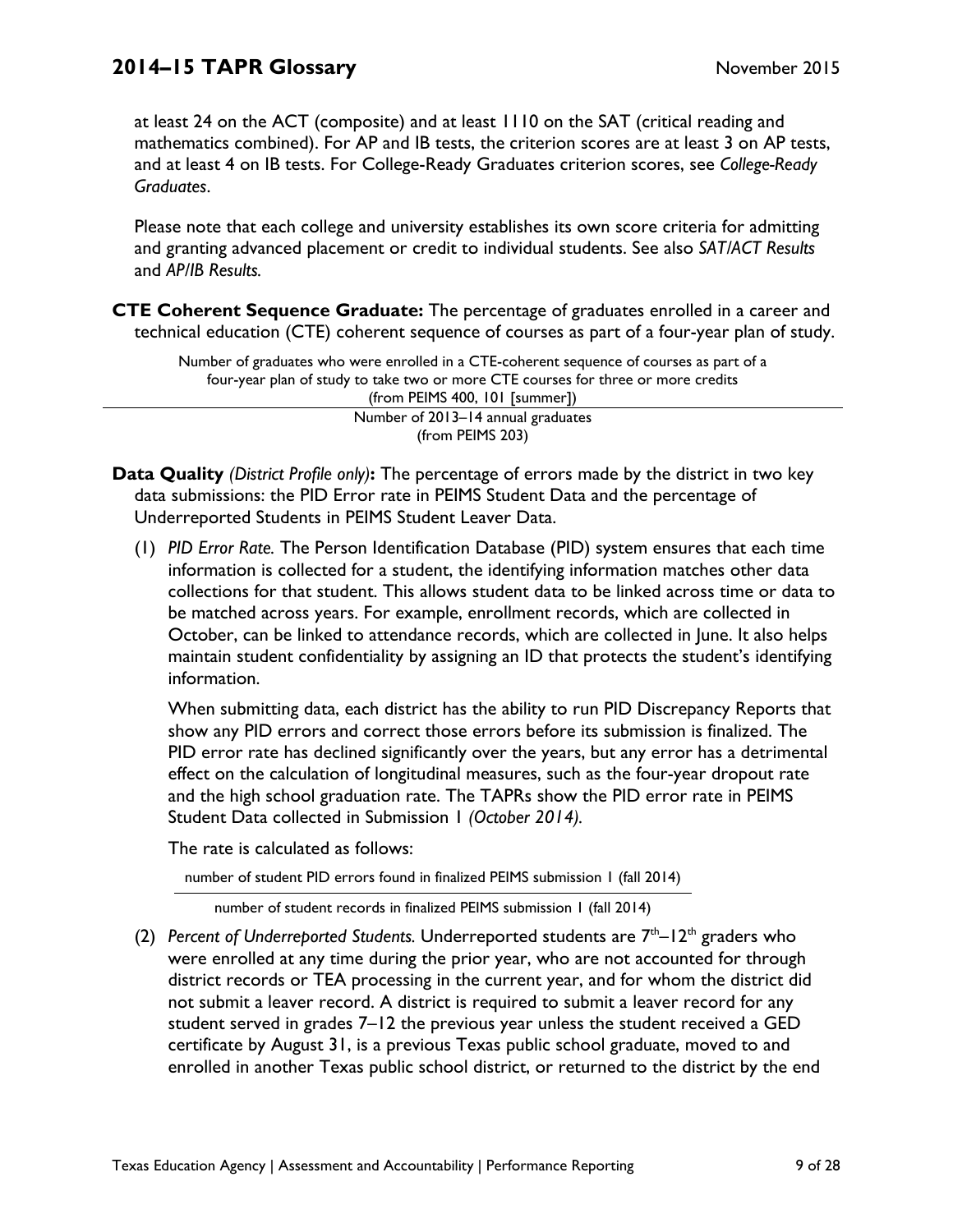of the school start window. (For 2014–15, the end of the school-start window was September 26, 2014.) (For a more complete definition of leavers, see *Leaver Records*.)

The rate is calculated as follows:

number of underreported students

number of students in grades 7–12 who were served in the district in the 2013–14 school year

**Distinction Designations:** Recognitions for districts and campuses for outstanding achievement in the following academic areas:

- Academic Achievement in English Language Arts/Reading (campus only)
- Academic Achievement in Mathematics (campus only)
- Academic Achievement in Science (campus only)
- Academic Achievement in Social Studies (campus only)
- Top 25 Percent: Student Progress (campus only)
- Top 25 Percent: Closing Performance Gaps (campus only)
- Postsecondary Readiness (district and campus)

Only those districts and campuses that receive a *Met Standard* rating are eligible for distinction designations. Charter districts and alternative education campuses evaluated by alternative education accountability (AEA) provisions are not eligible for distinction designations. See Chapter 5 in the *2015 Accountability Manual* for more information.

### **Distinguished Achievement Program:** Please see *RHSP/DAP Graduates.*

 information, see *Annual Dropout Rate. (Source of data: PEIMS, Oct. 2014)*  **Dropout:** A student who was enrolled in public school in grade 7–12 during the previous year, did not return to public school in current year, was not expelled, and did not graduate, receive a high school equivalency certificate, continue school outside the public school system, begin college, or die. Dropout counts are obtained from PEIMS records. For more

**Dropout Rate:** Please see *Annual Dropout Rate.* 

**Economically Disadvantaged:** The count and percentage of students eligible for free or reduced-price lunch or eligible for other public assistance.

number of students eligible for free or reduced-price lunch or other public assistance

total number of students

See also *Total Students. (Source of data: PEIMS, Oct. 2014, Oct. 2013; and TEA Student Assessment Division*)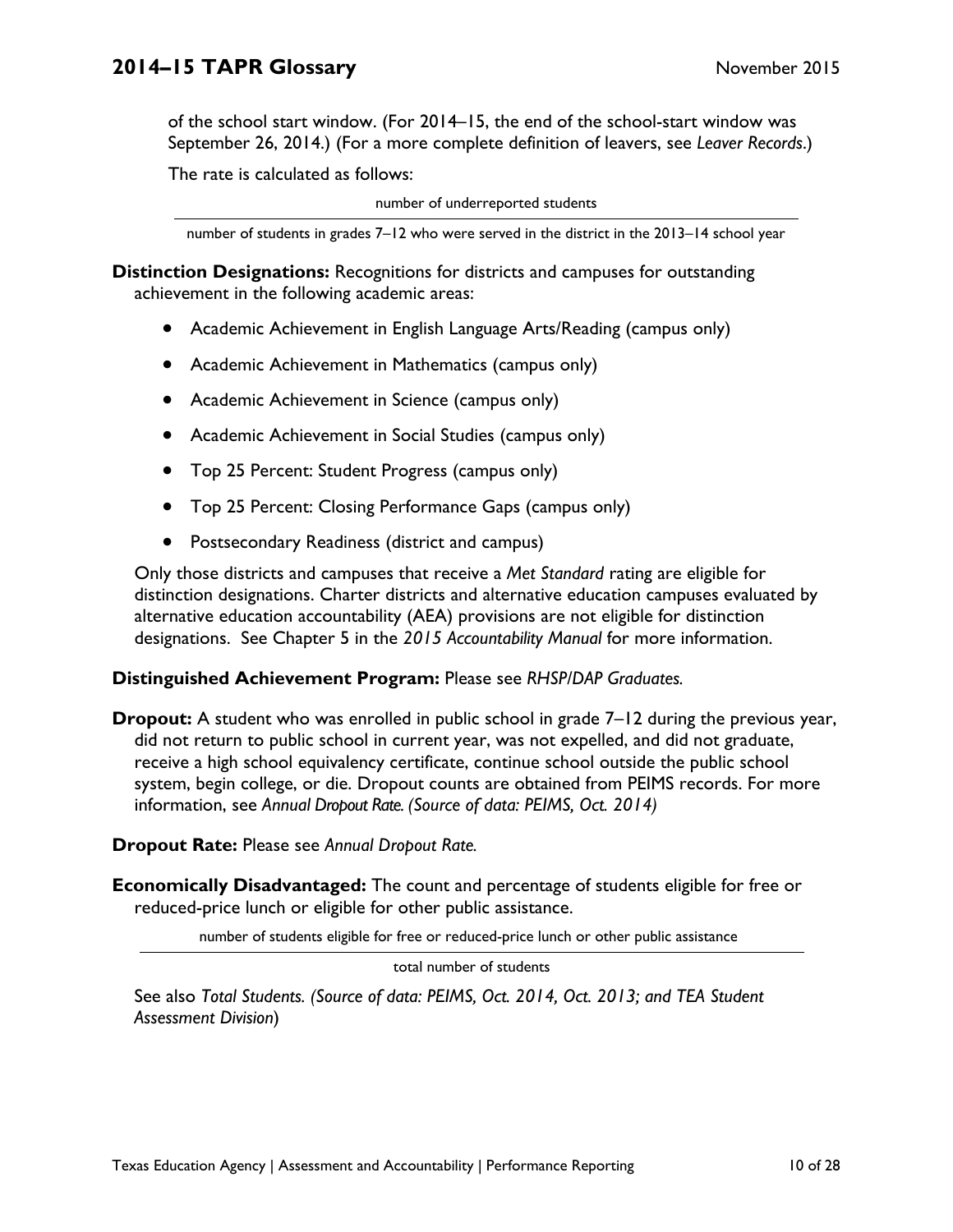- **Educational Aides:** The count and percentage of paraprofessional staff who are reported with a role of 033 (Educational Aide) or 036 (Certified Interpreter). The FTE counts of educational aides are expressed as a percentage of the total staff FTEs. See *Appendix A* for all PEIMS Role IDs. *(Source of data: PEIMS, Oct. 2014)*
- **English Language Learners (ELLs):** The count and percentage of students whose primary language is other than English and who are in the process of acquiring English.

Inclusion and exclusion of ELL performance varies by indicator:

- ELL performance of students who are in their first year in U.S. schools is excluded from all STAAR indicators. Exclusion of other ELL performance varies, depending on the indicator. For detailed information on the inclusion and exclusion of ELL performance, see Appendix I in the *2015 Accountability Manual.*
- ELL performance is included in all other non-STAAR indicators, regardless of years in U.S. schools.

Not all students identified as ELLs receive bilingual or English as a second language instruction. In the *Profile* section of the reports, the percentage of ELLs is calculated by dividing the number of ELLs by the total number of students in the district or campus. *(Source of data: PEIMS, Oct. 2014)* 

**Enrollment:** Please see *Total Students.* 

- **Ethnic Distribution:** The number and percentage of students and staff who are identified as belonging to one of the following groups: African American, Hispanic, White, American Indian, Asian, Pacific Islander, and Two or More Races. *(Source of data: PEIMS, Oct. 2014, Oct. 2013; The College Board; ACT Inc.; The International Baccalaureate Organization; and TEA Student Assessment Division)*
- **Expenditure Information:** Information available on the *PEIMS Financial Standard Reports* at http://tea.texas.gov/financialstandardreports/.

**FTE:** Full-Time Equivalent.

- **Fund Balance Information:** Information is available on the *PEIMS Financial Standard Reports*  at http://tea.texas.gov/financialstandardreports/.
- **Graduates:** The count and percentage of students who graduate at some time during the school year. It includes summer graduates and is reported by districts in the fall of the following school year. It includes all students in grade 12 who graduated, as well as graduates from other grades. Students served by special education who graduate are included in the totals. Counts of students graduating under the following graduation types in 2013–14 are also shown:
	- Minimum High School Program
	- Recommended High School Program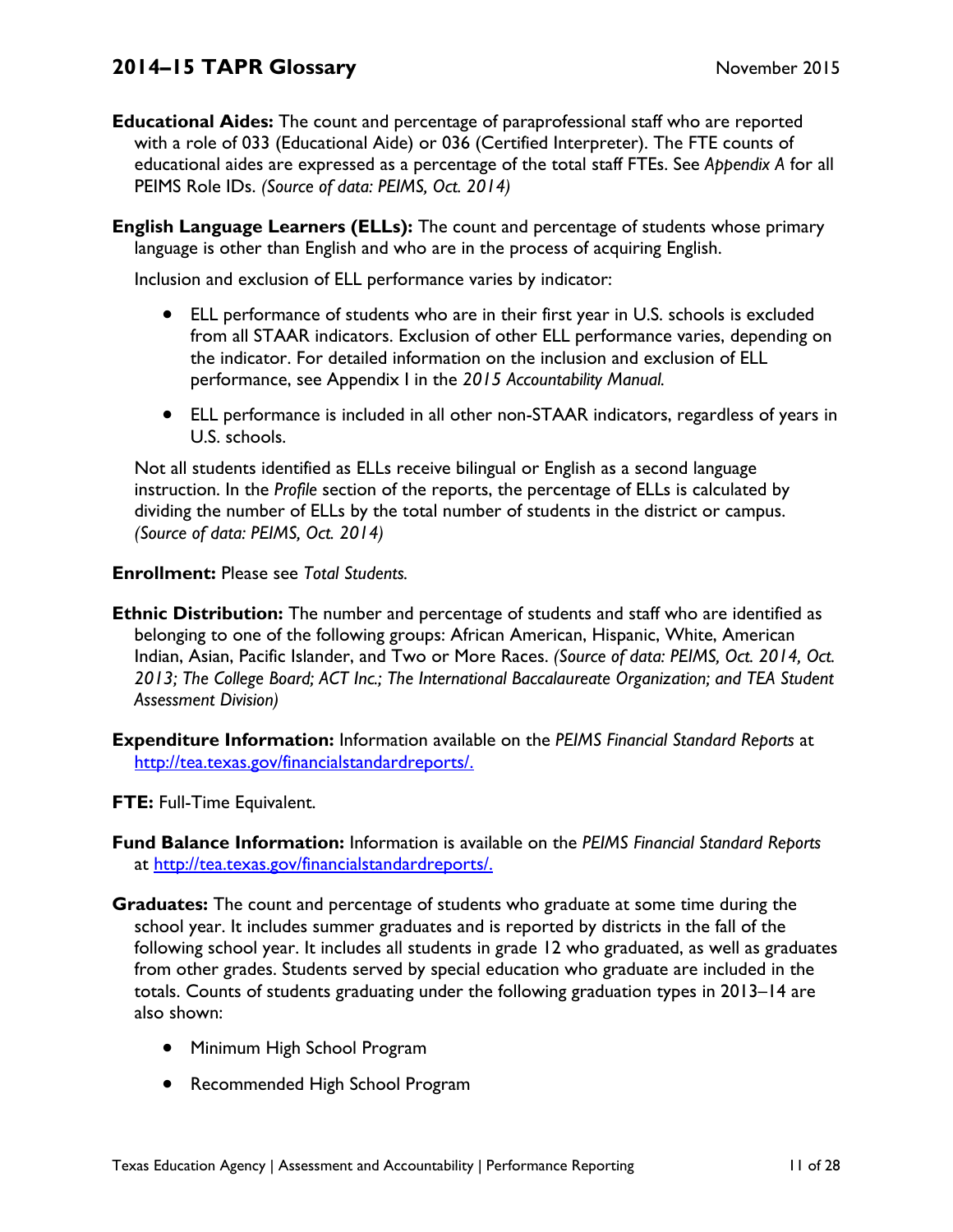- Distinguished Achievement Program
- **•** Foundation High School Plan

See also *College-Ready Graduates, Longitudinal Rate,* and *RHSP/DAP Graduates. (Source of data: PEIMS, Oct. 2014)* 

**Graduates Enrolled in Texas Institution of Higher Education:** The percentage of students who enroll and begin instruction at an institution of higher education in Texas for the school year following high school graduation. The rate is determined as follows:

> number of graduates during the 2012–13 school year who attended a public or independent college or university in Texas in the 2013–14 academic year

*Students not Included*: Students who enrolled in any non-public career schools or out-ofstate colleges or universities

*Students Included:* Students who attend public community colleges in Texas *(Source of data: Texas Higher Education Coordinating Board)* 

**Graduates in TX IHE Completing One Year Without Remediation:** The percentage of students who enrolled and began instruction at an institution of higher education in Texas for the school year following high school graduation and who did not require a developmental education course, based on meeting the *Texas Success Initiative*. *Texas Success Initiative*  requirements apply only to students attending Texas public institutions. The rate is determined as follows:

number of graduates during the 2012–13 school year who enrolled in a public college or university in Texas for the school year following the year they graduated

*and*

met the *Texas Success Initiative* requirement in all subject areas (reading, writing, and mathematics)

number of graduates during the 2012–13 school year who enrolled in a public college or university in Texas for the school year following the year they graduated

*Students Not Included:* Students who enrolled in independent colleges or universities in Texas, out-of-state colleges or universities, or any non-public career school

*Students Included:* Students who attended Texas public two- or four-year institutions of higher education.

Additional reports showing students enrolled in Texas public colleges and universities are available on the THECB site at

http://www.txhighereddata.org/generatelinks.cfm?Section=HS2Col.

For more information on the data used in this indicator, contact the Texas Higher Education Coordinating Board at (512) 427-6153. *(Source of data: Texas Higher Education Coordinating Board, Fall 2015)* 

**Graduation Rate:** Please see *Longitudinal Rates.* 

number of graduates during the 2012–13 school year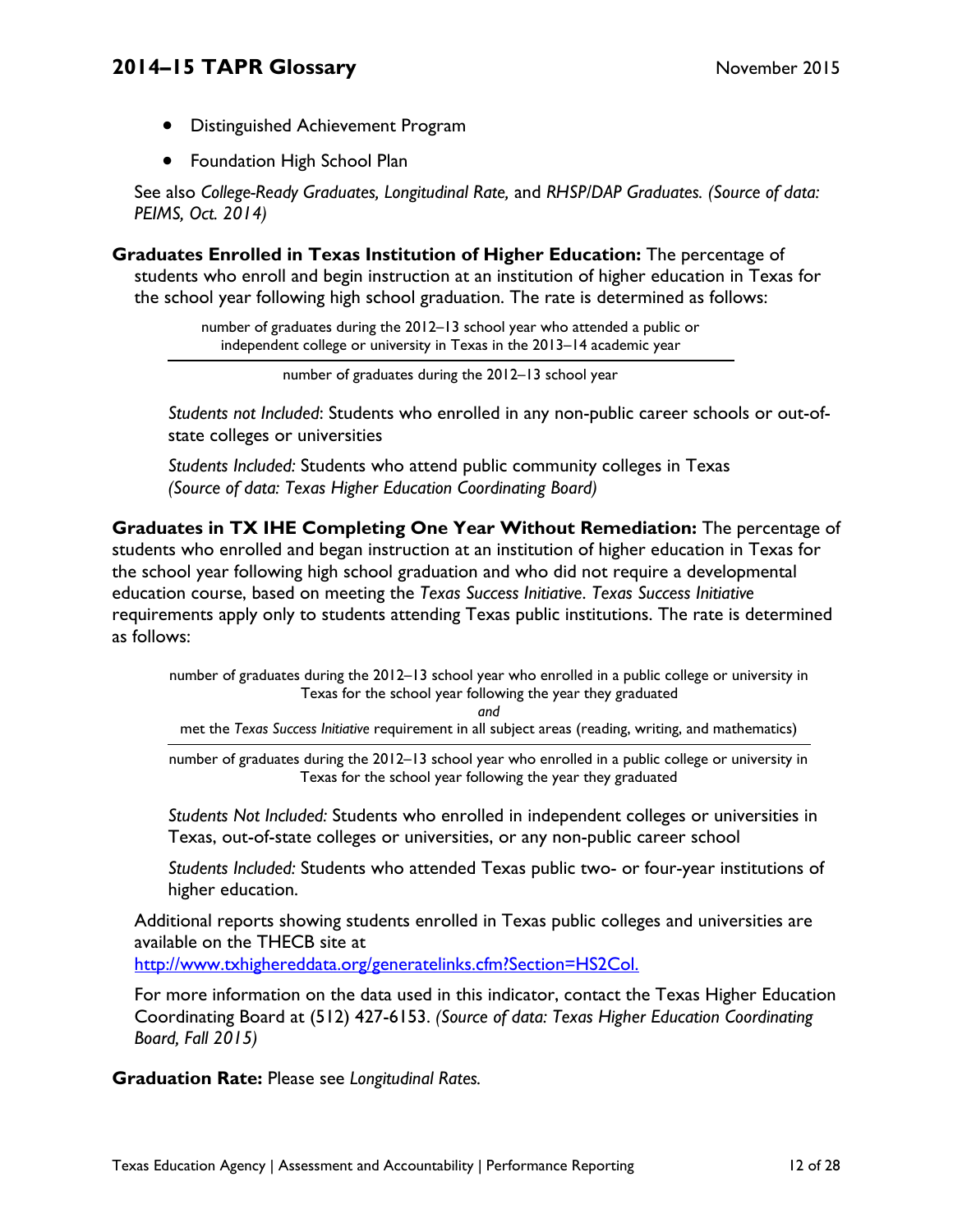**Instructional Expenditure Ratio (2013–14):** This information is available on the *PEIMS Financial Standard Reports* at http://tea.texas.gov/financialstandardreports/.

**Instructional Staff Percent** *(District Profile only)***:** The percentage of the district's FTEs whose job function was to provide classroom instruction directly to students during the 2014–15 school year. The instructional staff percent is a district-level measure and is calculated as follows:

> total number of hours for district staff who were reported under expenditure object codes 6112, 6119, and 6129, and function codes 11, 12, 13, and 31

> > total number of hours worked by all district employees

Contact the Division of Financial Compliance at (512) 463-9095 for further details about this measure. *(Source of data: PEIMS, Oct. 2014)* 

### **International Baccalaureate (IB):** See *AP/IB Results.*

**Leaver Record:** The PEIMS record that reports the status of prior year grade 7–12 students who are no longer enrolled at a Texas public school. Districts are required to submit a leaver record for each student who graduated, enrolled in school in another state, returned to his or her home country, died, or dropped out. This information is sent to TEA in Submission 1 of the annual PEIMS data collection.

See *Data Quality. (Source of data: PEIMS, Oct. 2014; Secondary School Completion and Dropouts in Texas Public Schools, 2013–14, Texas Education Agency)*

 **LEP (Limited English Proficient):** Please see *English Language Learner.* 

**Longitudinal Rates:** The status of a group (cohort) of students after four years in high school (*4-Year Longitudinal Rate*), after five years in high school (*5-Year Extended Longitudinal Rate*), or after six years in high school (*6-Year Extended Longitudinal Rate).* 

For the *4-Year Longitudinal Rate,* the cohort consists of students who first attended ninth grade in 2010–11. They are followed through their expected graduation with the class of 2014.

For the *5-Year Extended Longitudinal Rate,* the cohort consists of students who first attended ninth grade in 2009–10. They are followed for five years and included if they graduated within a year after their expected graduation with the class of 2013.

For the *6-Year Extended Longitudinal Rate,* the cohort consists of students who first attended ninth grade in 2008–09. They are followed for six years, and included if they graduated within two years after their expected graduation with the class of 2012.

*Additional Information on Cohorts:* 

 A student *transfers into a campus, district, or state cohort* when he or she moves into the cohort from another high school in Texas, from another district in Texas, or from out of state.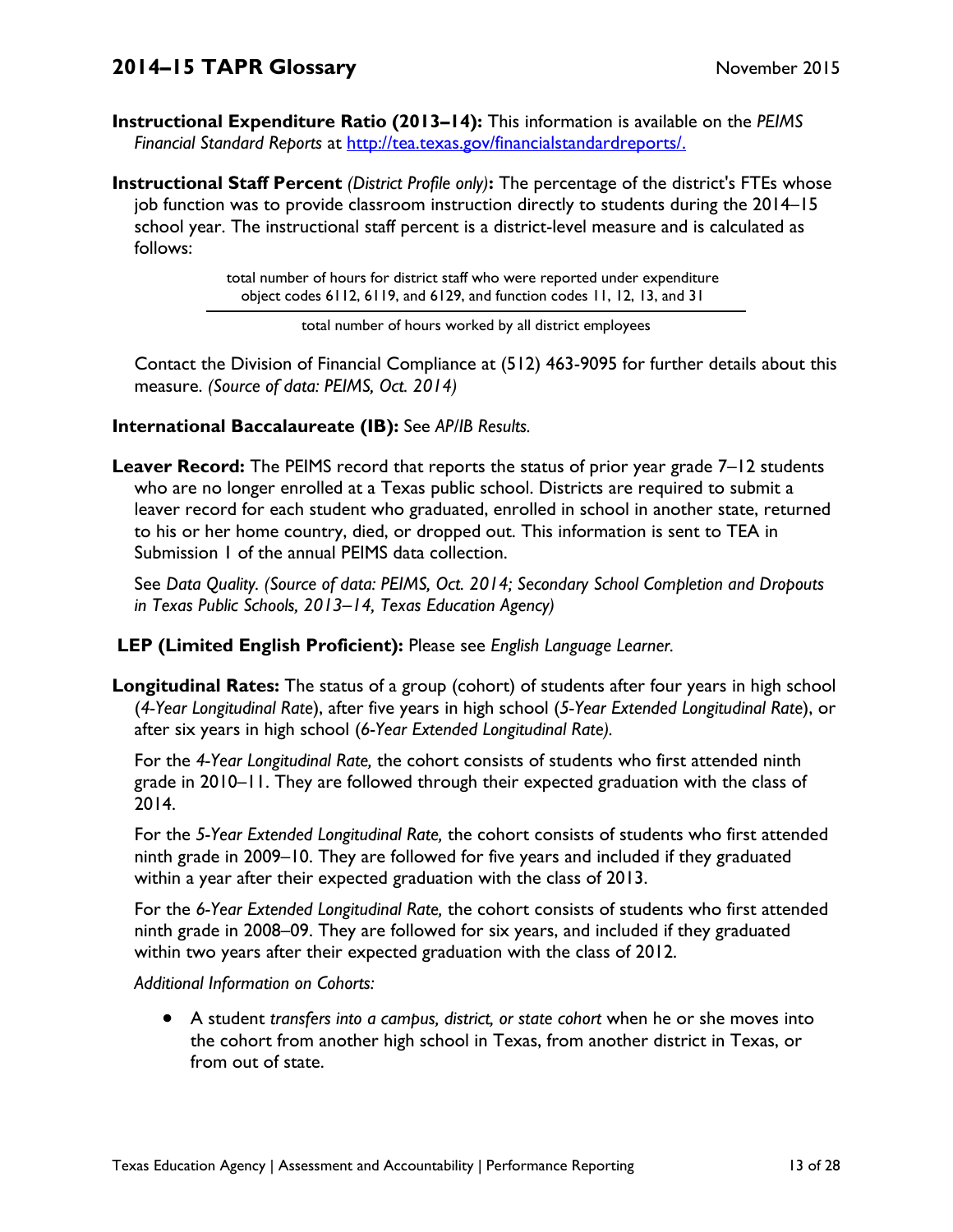- A student transfers out of a campus or district cohort when he or she moves to another public high school in Texas or moves to another district in Texas. Note that these students are transferred into the cohort of the receiving high school or district. There are also students who move out of state or out of the country and students who transfer to private schools or who are home-schooled. These types of transfer students cannot be tracked and are not included in longitudinal rate calculations.
- A student does not change cohorts if he or she repeats or skips a grade. A student who begins with the 2010–11 ninth-grade cohort remains with that cohort. A student who started the ninth grade in 2010–11 but takes 5 years to graduate (*i.e.,*  graduates in May 2015) is still part of the 2014 cohort; he or she is not switched to the 2015 cohort. This student would be considered a continuing student and counted as part of the *Continued HS* number for the class of 2014. This is true as well for the five-year and six-year extended longitudinal cohorts.

There are four student outcomes used in computing each longitudinal rate:

### *4-Year Longitudinal Rate*

(1) *Graduated:* The percentage who received their high school diploma on time (in four years) or earlier—by August 31, 2014 for the 2010–11 cohort. It is calculated as follows:

> number of students from the cohort who received a high school diploma by August 31, 2014

> > number of students in the 2010–11 cohort\*

(2) *Received GED:* For the 2010–11 cohort, the percentage who received a General Educational Development (GED) certificate by August 31, 2014. It is calculated as follows:

number of students from the cohort who received a GED by August 31, 2014

number of students in the 2010-11 cohort\*

(3) *Continued High School:* The percent of the 2010–11 cohort still enrolled as students in the fall of the 2014–15 school year. It is calculated as follows:

number of students from the cohort who were enrolled in the fall of the 2014–15 school year

number of students in the 2010–11 cohort\*

(4) *Dropped Out:* The percent of the 2010–11 cohort who dropped out and did not return by the fall of the 2014–15 school year. It is calculated as follows:

number of students from the cohort who dropped out before fall of the 2014–15 school year

number of students in the 2010–11 cohort\*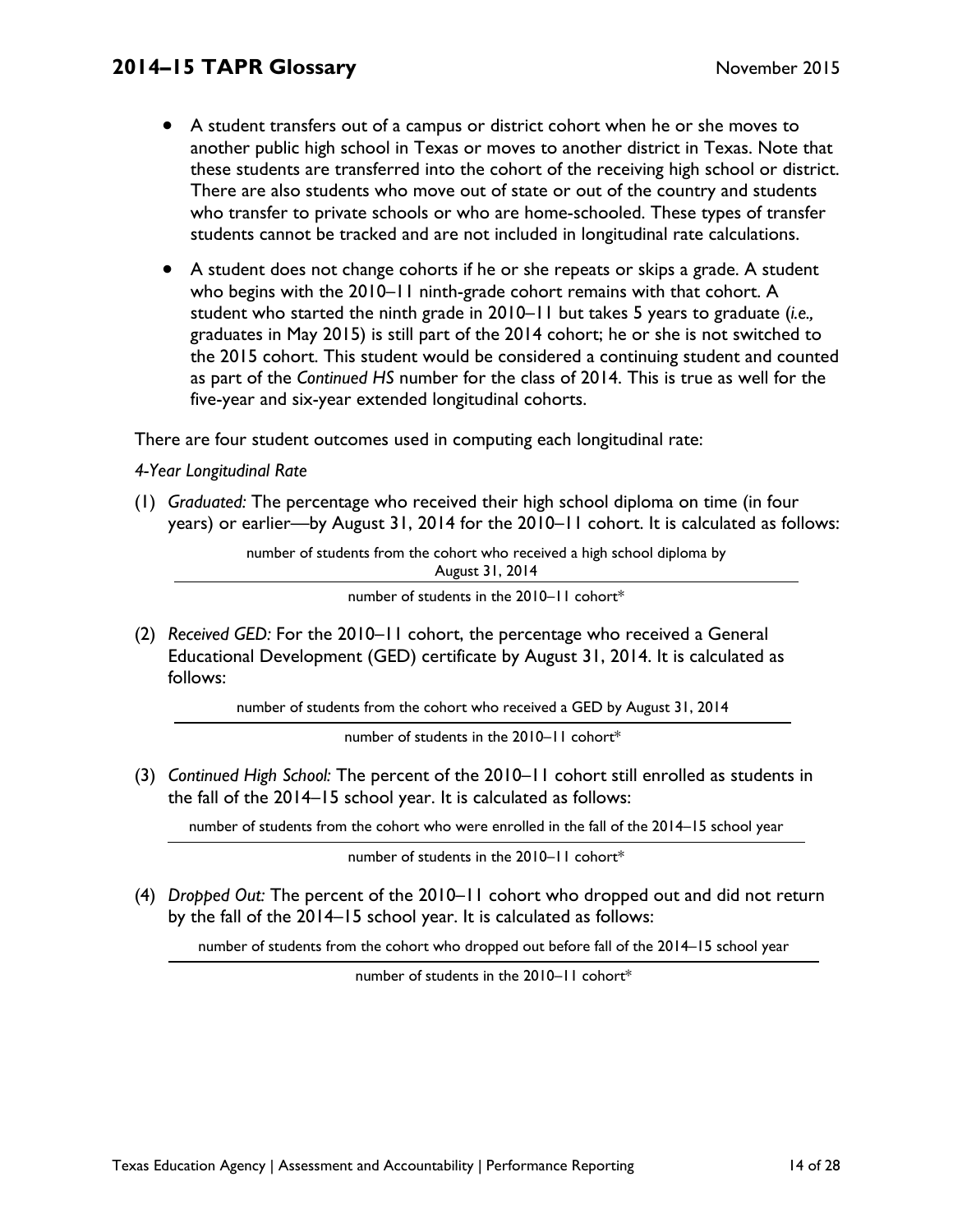(5) *Graduates & GED:* The percentage of graduates and GED recipients in the 2010–11 cohort. It is calculated as follows:

number of students from the 2010–11 cohort who received a high school diploma by August 31, 2014

plus number of students from the cohort who received a GED by August 31, 2014

number of students in the 2010–11 cohort\*

(6) *Graduates, GED & Cont:* The percentage of graduates, GED recipients, and continuers in the 2010–11 cohort. It is calculated as follows:

 number of students from the cohort who received a high school diploma by August 31, 2014 plus number of students from the cohort who received a GED by August 31, 2014 plus number of students from the cohort who were enrolled in the fall of the 2014–15 school year

number of students in the 2010–11 cohort\*

#### *5-Year Extended Longitudinal Rate*

(1) *Graduated:* The percentage who received their high school diploma by August 31, 2014, for the 2009–10 cohort. It is calculated as follows:

number of students from the cohort who received a high school diploma by August 31, 2014

number of students in the 2009–10 cohort\*

(2) *Received GED:* For the 2009–10 cohort, the percentage who received a GED certificate by August 31, 2014. It is calculated as follows:

number of students from the cohort who received a GED by August 31, 2014

number of students in the 2009–10 cohort\*

(3) *Continued High School:* The percent of the 2009–10 cohort still enrolled as students in the fall of the 2014–15 school year. It is calculated as follows:

number of students from the cohort who were enrolled in the fall of the 2014–15 school

year

number of students in the 2009–10 cohort\*

(4) *Dropped Out:* The percent of the 2009–10 cohort who dropped out and did not return by the fall of the 2014–15 school year. It is calculated as follows:

number of students from the cohort who dropped out before fall of the 2014–15 school year

number of students in the 2009–10 cohort\*

(5) *Graduates & GED:* The percentage of graduates and GED recipients in the 2009–10 cohort. It is calculated as follows:

 number of students from the cohort who received a high school diploma by August 31, 2014 plus number of students from the cohort who received a GED by August 31, 2014

number of students in the 2009–10 cohort\*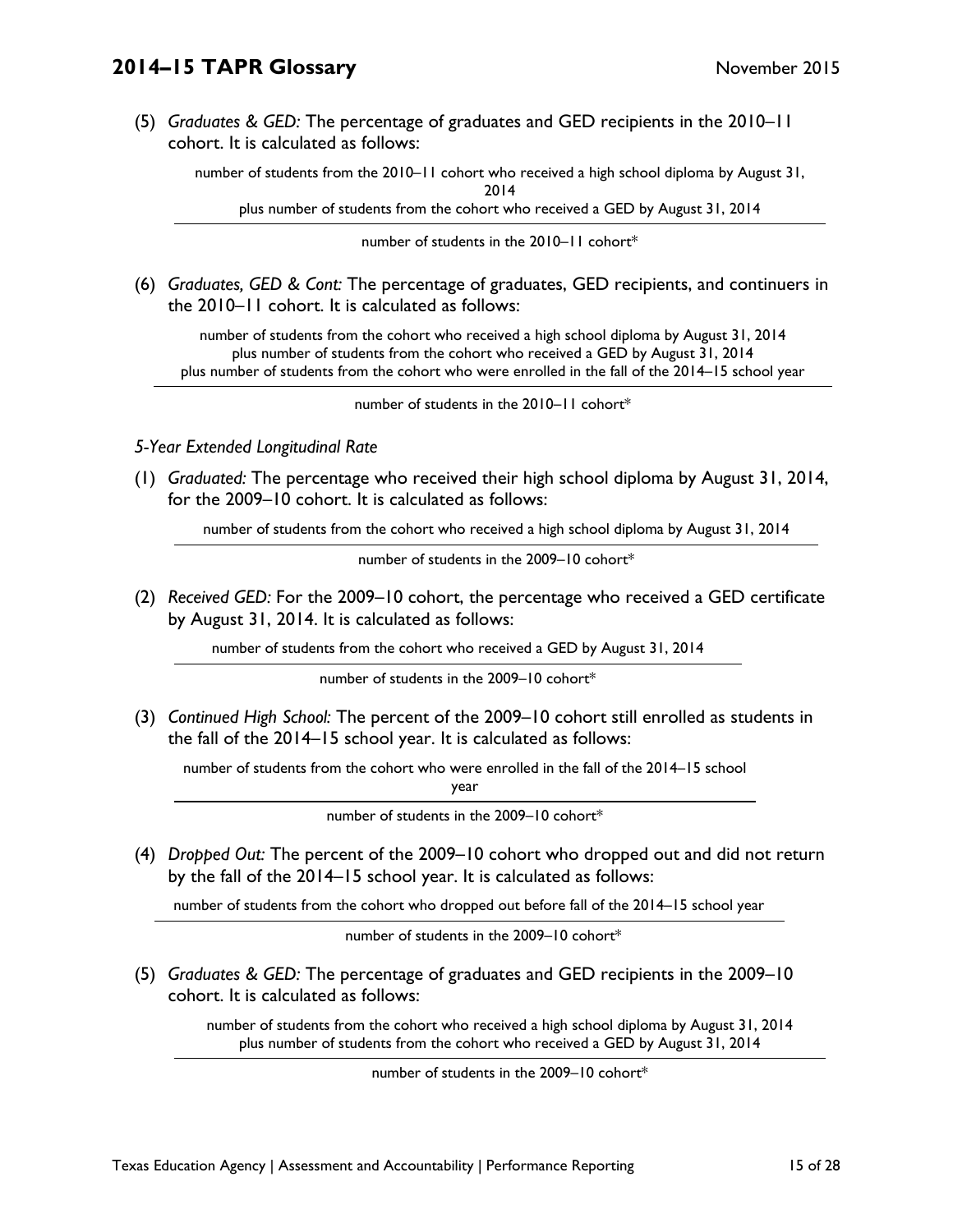(6) *Graduates, GED & Cont:* The percentage of graduates, GED recipients, and continuers in the 2009–10 cohort. It is calculated as follows:

 number of students from the cohort who received a high school diploma by August 31, 2014 plus number of students from the cohort who received a GED by August 31, 2014 plus number of students from the cohort who were enrolled in the fall of the 2014–15 school year

number of students in the 2009–10 cohort\*

*Six-year Extended Longitudinal Rate* 

(1) *Graduated:* The percentage who received their high school diploma by August 31, 2014, for the 2008–09 cohort. It is calculated as follows:

number of students from the cohort who received a high school diploma by August 31, 2014

number of students in the 2008–09 cohort\*

(2) *Received GED:* For the 2008–09 cohort, the percentage who received a GED certificate by August 31, 2014. It is calculated as follows:

number of students from the cohort who received a GED by August 31, 2014

number of students in the 2008–09 cohort\*

(3) *Continued High School:* The percent of the 2008–09 cohort still enrolled as students in the fall of the 2014–15 school year. It is calculated as follows:

number of students from the cohort who were enrolled in the fall of the 2014–15 school year

number of students in the 2008–09 cohort\*

(4) *Dropped Out:* The percent of the 2008–09 cohort who dropped out and did not return by the fall of the 2014–15 school year. It is calculated as follows:

number of students from the cohort who dropped out before fall of the 2014–15 school year

number of students in the 2008–09 cohort\*

(5) *Graduates & GED.* The percentage of graduates and GED recipients in the 2008–09 cohort. It is calculated as follows:

> number of students from the cohort who received a high school diploma by August 31, 2014 plus number of students from the cohort who received a GED by August 31, 2014

> > number of students in the 2008–09 cohort\*

(6) *Graduates, GED & Cont.* The percentage of graduates, GED recipients, and continuers in the 2008–09 cohort. It is calculated as follows:

 number of students from the cohort who received a high school diploma by August 31, 2014 plus number of students from the cohort who received a GED by August 31, 2014 plus number of students from the cohort who were enrolled in the fall of the 2014–15 school year

number of students in the 2008–09 cohort\*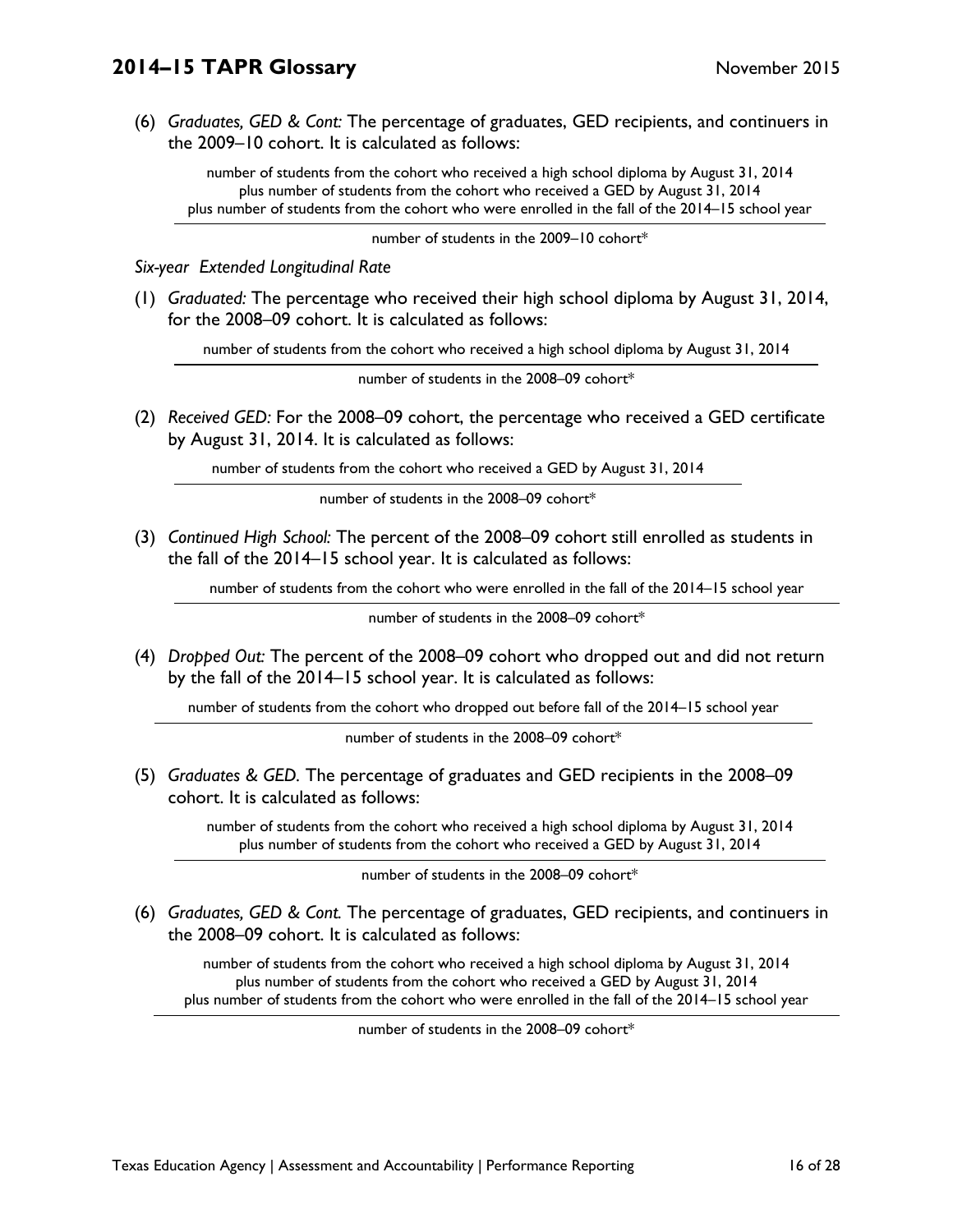\* The cohort in the denominator of the formulas shown above includes those students who graduated, continued in school, received a GED, or dropped out. It does not include data errors or leavers with the leaver reason codes 03, 16, 24, 60, 66, 78, 81, 82, 83, 85, 86, 87, 88, 89 or 90. See *Annual Dropout Rate* for a list of all the exclusions mandated by state statute for districts and campuses.

The graduation, continuation, GED recipient, and dropout rates sum to 100% (some totals may not equal exactly 100% due to rounding). Students served through special education who graduate with an individualized education program (IEP) are included as graduates.

### *Additional Information about Federal Graduation Rates*

In addition to the detailed breakdown of the four-, five- and six-year longitudinal rates, the district and campus TAPRs show federal graduation rates for the following:

(1) *4-Year Federal Graduation Rate.* Cohort of students who first attended ninth grade in 2010–11. They are followed through their expected graduation with the class of 2014. It is calculated as follows:

number of students from the cohort who received a high school diploma by August 31, 2014

number of students in the 2010–11 cohort \*\*

 (2) *5-Year Extended Federal Graduation Rate.* Cohort of students who first attended ninth grade in 2009–10. They are followed for five years to see if they graduated within a year after their expected graduation with the class of 2013. It is calculated as follows:

number of students from the cohort who received a high school diploma by August 31, 2014

number of students in the 2009-10 cohort\*\*

\*\* The cohort in the denominator above includes those students who graduated, continued in school, received a GED, or dropped out. It does not include data errors or leavers with leaver reason codes 03, 16, 24, 60, 66, 78, 81, 82, 83, 85, 86, 87, or 90. Students with leaver codes 88 and 89 are included in the federal rates.

A student in a Texas Juvenile Justice Department facility or residential treatment facility served by a Texas public school district is excluded from district and campus graduation rates calculated for federal accountability purposes. Students served by special education who graduate with an individualized education program (IEP) are included as graduates.

For further information on these rates, see the report *Secondary School Completion and Dropouts in Texas Public Schools, 2013–14*. *(Sources: PEIMS, Oct. 2014, June 2014, Oct. 2013, June 2013, Oct. 2012, June 2012, Oct. 2011, June 2011, Oct. 2010, June 2010, Oct. 2008, June 2009, and General Educational Development Information File)*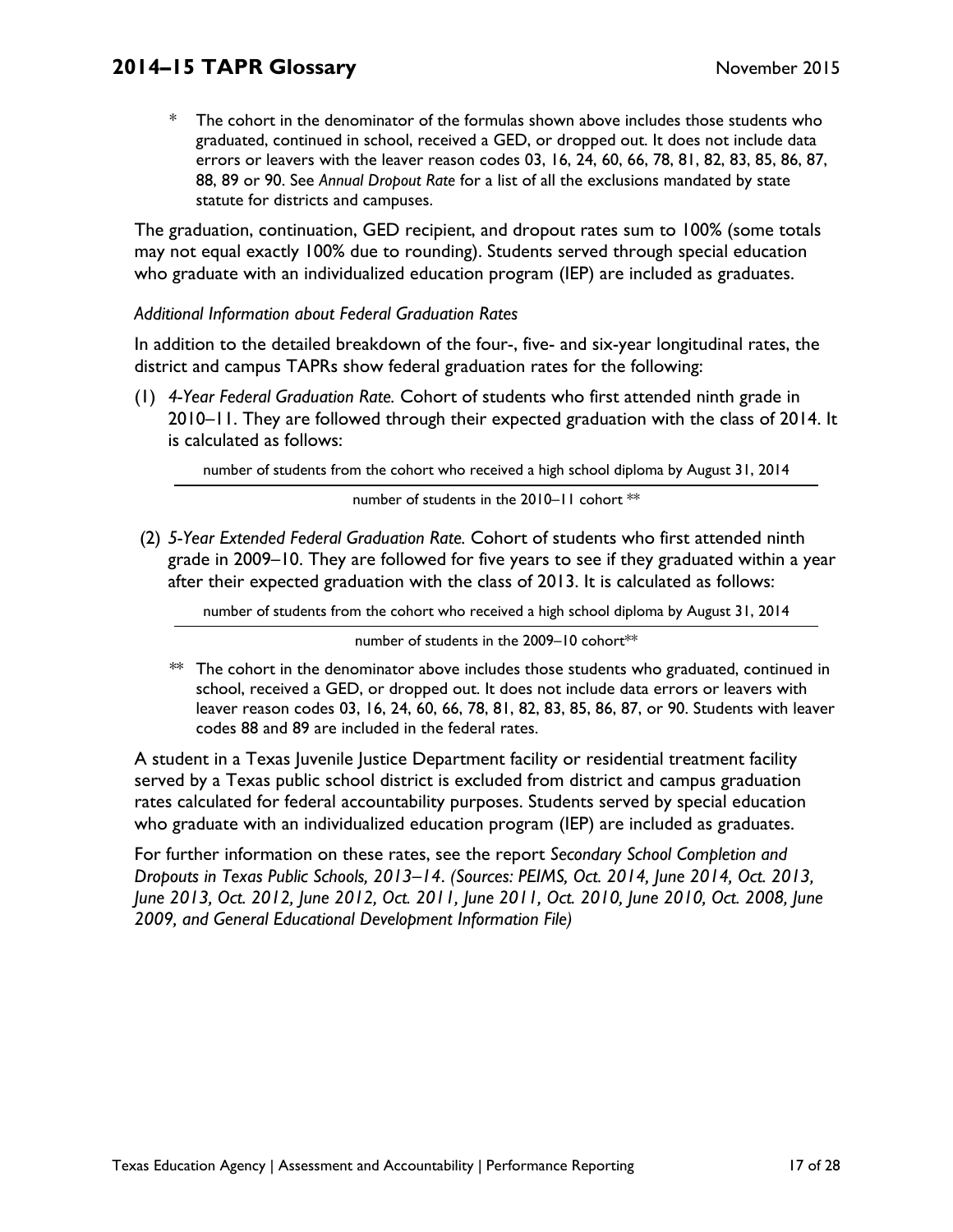**Mobility** *(Campus Profile only)***:** The count and percentage of students who are mobile based on prior-year attendance. A student is considered to be mobile if he or she has been in membership at the school for less than 83% of the school year (*i.e.,* has missed six or more weeks).

number of mobile students in 2013–14

number of students who were in membership at any time during the 2013–14 school year

This rate is calculated at the campus level. The mobility rate shown under the "district" column is based on the count of mobile students identified at the campus level. The district mobility rate reflects school-to-school mobility within the same district or from outside the district. *(Source of data: PEIMS, June 2014)* 

**n/a:** This indicates that data are not available or are not applicable.

- **Non-Educationally Disadvantaged:** Those students not eligible to participate in free or reduced-price lunch or to receive any other public assistance. This is the complementary count and percentage to Economically Disadvantaged.
- **Number of Students per Teacher:** The total number of students divided by the total teacher FTE count. *(Source of data: PEIMS, Oct. 2014)*
- **Paired Schools:** Two campuses that are combined virtually for the purpose of assigning accountability ratings. All campuses serving grade prekindergarten (PK) through 12 must receive an accountability rating. A campuses that does not serve grade levels at which STAAR is administered is paired with another campus in the same district for accountability purposes. For example, Travis Primary (K–2) feeds students into Navarro Elementary (3–5). The district pairs these two campuses for accountability purposes. This means that the performance index outcome of Navarro Elementary is also used for rating Travis Primary. See Chapter 6 in the *2015 Accountability Manual*.
- **Professional Staff:** The full-time equivalent (FTE) count of teachers, professional support staff, campus administrators, and, on the district profile, central office administrators. Staff are grouped according to roles as reported in PEIMS . Each type of professional staff is shown as a percentage of the total staff FTE. See also *Appendix A. (Source of data: PEIMS, Oct. 2014)*
- **Progress of Prior Year STAAR Failers** *(Percent of Failers Passing STAAR)***:** The percentage of students in grades 4–8 who failed the STAAR (including STAAR Alternate or STAAR Modified) in the prior year but passed the corresponding assessment in the current year. For 2015, the reported values for ELA/reading and mathematics are calculated as follows:

number of matched students who failed in 2014 but passed in 2015

number of matched students who failed in 2014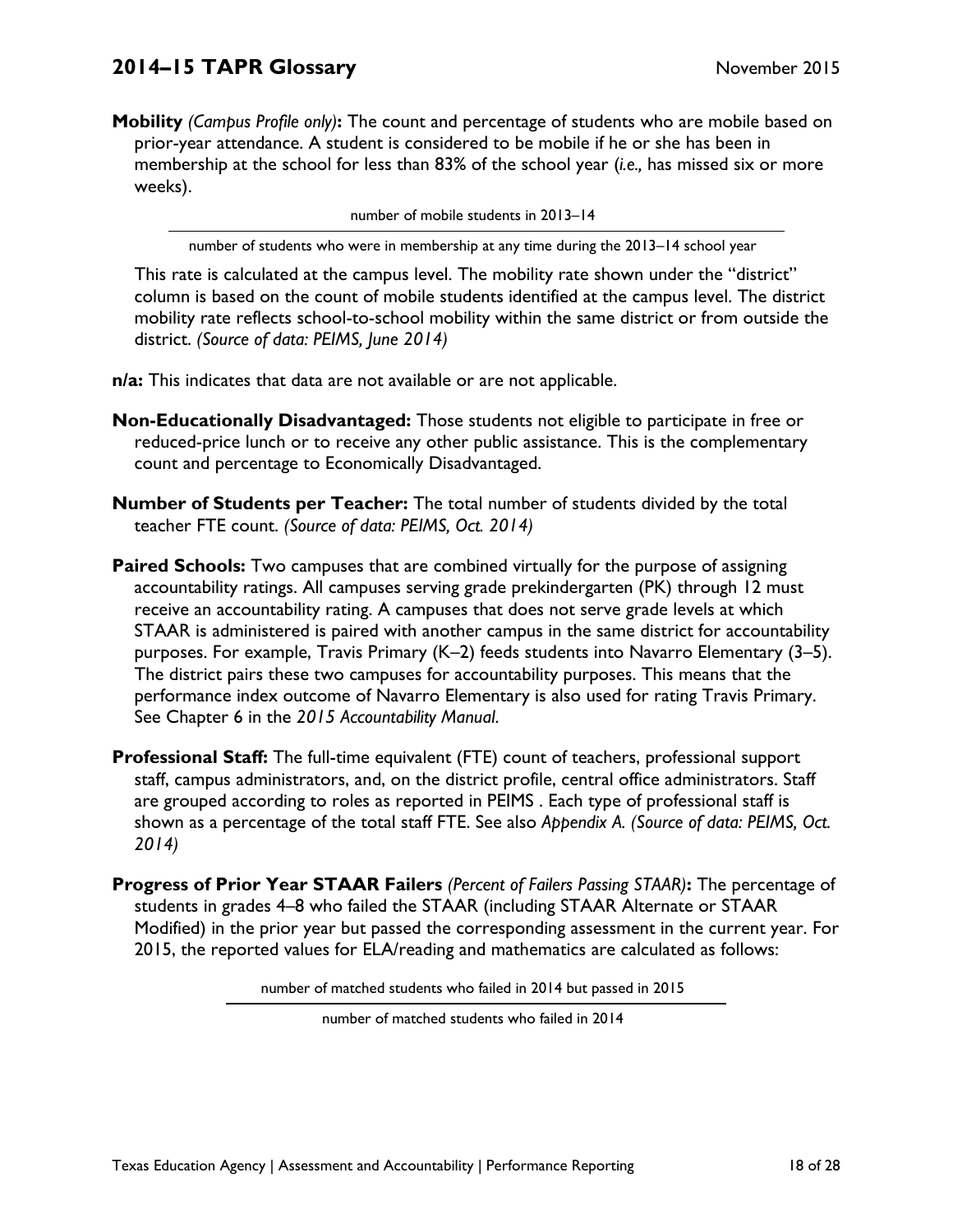For 2015, students in grades 4–8 included in these measures are those who

- took the spring 2015 STAAR, STAAR A or STAAR Alternate 2 in ELA/reading. This indicator does not include grade 3 test takers because that is the first STAAR test, nor does it include grade 4-8 mathematics due to lack of passing standards;
- are part of the 2015 accountability subset;
- can be matched to the spring 2014 STAAR administration—anywhere in the state to find their prior year score for ELA/reading; and
- failed the 2014 STAAR administration of ELA/reading.

*(Source of data: TEA Student Assessment Division)* 

### **Recommended High School Program:** Please see *RHSP/DAP Graduates.*

**Retention Rates by Grade:** The percentage of students in Texas public schools who enrolled in fall 2014 in the same grade in which they were reported for the last six-week period of the prior school year (2013–14). It is calculated as follows:

the number of students enrolled in the same grade from one school year to the next

the number of students enrolled from one school year who return the next year or who graduate

Special education retention rates are calculated and reported separately because local retention practices differ for students served by special education.

The TAPR shows retention rates for only grades K–8. Retention rates for all grades can be found in *Grade-Level Retention in Texas Public Schools, 2013–14,* available from TEA*. (Source of data: PEIMS, Oct. 2014, June 2014)* 

**Revenue Information:** Please see the *PEIMS Financial Standard Reports* at http://tea.texas.gov/financialstandardreports/.

### **RHSP/DAP Graduates (annual and longitudinal):**

*RHSP/DAP Graduates (Longitudinal Rate).* The percentage of graduates who, after four years, satisfied the course requirements for the Texas State Board of Education Recommended High School Program or Distinguished Achievement Program. The number of graduates (longitudinal and annual) excludes FHSP graduates. It is calculated as follows:

> number of graduates from the 2010–11 cohort reported with graduation codes for Recommended High School Program or Distinguished Achievement Program

#### number of graduates in the 2010–11 cohort

*RHSP/DAP Graduates (Annual Rate).* The percentage of graduates in 2014 who satisfied the course requirements for the Texas State Board of Education Recommended High School Program or Distinguished Achievement Program. The number of graduates (longitudinal and annual) excludes FHSP graduates. It is calculated as follows: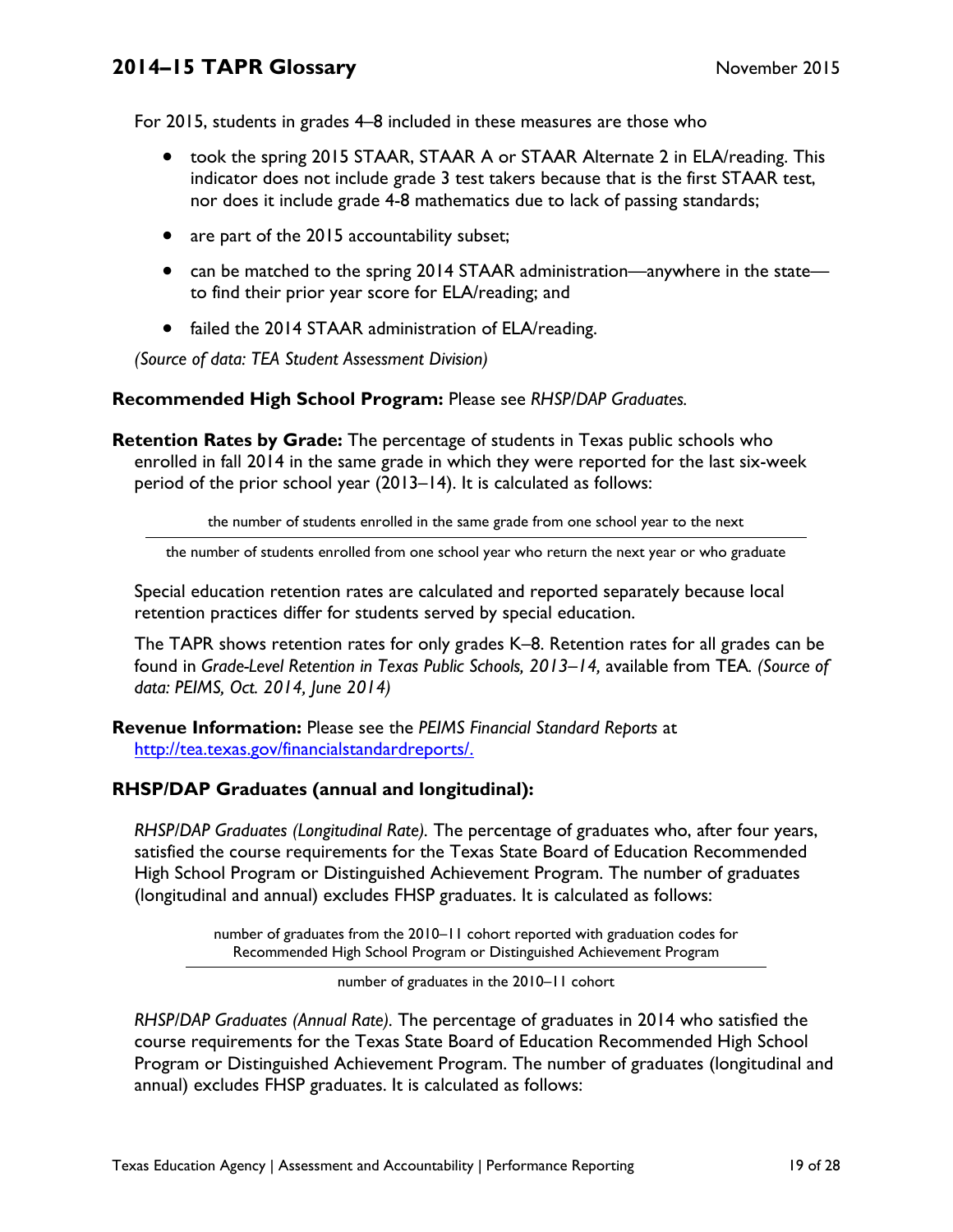number of graduates reported with graduation codes for Recommended High School Program or Distinguished Achievement Program

number of graduates in 2014

RHSP graduates are students with graduation type codes of 15, 19, 22, 25 or 28; DAP graduates are students with graduation type codes of 17, 20, 23, 26 or 29. See the *PEIMS Data Standards* for more information. Results are shown for the class of 2014 and the class of 2013. See also *Graduates. (Source of data: PEIMS, Oct. 2014, Oct. 2013)* 

**SAT/ACT Results:** Participation and performance of graduating seniors from all Texas public schools on the College Board's SAT and ACT, Inc.'s ACT Assessment. Only one record is sent per student. If a student takes an ACT and/or SAT test more than once, the agency receives the record for the most recent examination taken.

Four values are calculated for this indicator:

(1) *Tested:* The percentage of graduates who took either college admissions test:

number of graduates who took either the SAT or the ACT

number of graduates

 (2) *At/Above Criterion:* The percentage of examinees who scored at or above the criterion score on either test (1110 on the SAT critical reading and mathematics sections combined, or 24 on the ACT composite):

|  | number of examinees who scored at or above criterion |  |  |  |
|--|------------------------------------------------------|--|--|--|
|  |                                                      |  |  |  |

number of examinees

(3) *Average SAT Score:* The average score for the SAT critical reading, writing, and mathematics combined. The maximum score is 2400. It is calculated as follows:

sum of total scores (critical reading + writing + mathematics) of all students who took the SAT

number of students who took the SAT

 (4) *Average ACT Score:* The average score for the ACT composite. The maximum score is 36. It is calculated as follows:

sum of total composite scores of all students who took the

ACT

number of students who took the ACT

See also *Criterion Score. (Sources: The College Board, Aug. 2014, Jan. 2014; ACT, Inc. (ACT) Oct. 2014, Oct. 2013; and PEIMS, Oct. 2014, Oct. 2013)* 

**School Type:** A specific label given to a campus for the purposes of determining its index targets. How it is labeled—elementary, middle, elementary/secondary, or high—is determined by the grades served by the campus as reported in the fall PEIMS enrollment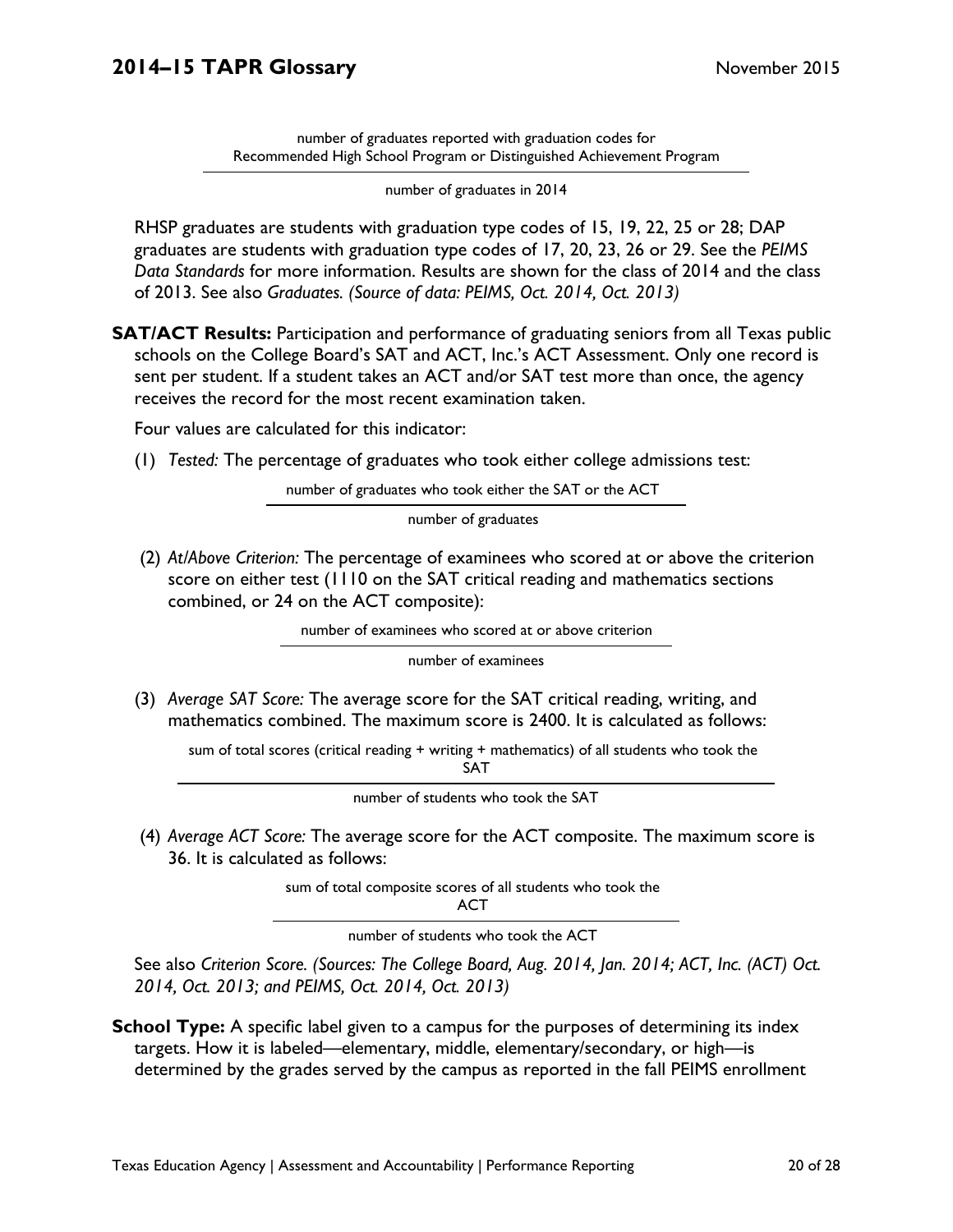see Chapter 2 of the *2015 Accountability Manual.* snapshot. For more information about school types and how they are used in accountability,

the TAPRs. **Special Education**: The population of students served by special education programs. Assessment decisions for students in special education programs are made by their admission, review, and dismissal (ARD) committees. In the 2014–15 school year, a student in special education may have been administered the STAAR, STAAR A, or STAAR Alternate 2. Results from STAAR A and STAAR Alternate 2 assessments were excluded from 2015 accountability and are excluded from STAAR performance and participation rates shown on

Other indicators that include the performance of students served by special education are advanced course/dual enrollment, attendance rate, annual dropout rates, college-ready graduates, longitudinal rates, and RHSP/DAP rates. Information that would allow the separation of performance of students in special education on college admissions tests and on Advanced Placement and International Baccalaureate examinations is not available. Note that in the *Profile* section of the report, retention rates for students receiving special education services are shown separately. See *STAAR Special Education Assessments* and *STAAR Participation. (Source: PEIMS, Oct. 2014, Oct. 2013, and TEA Student Assessment Division)* 

**Special Education Determination Status**: The 2014–15 TAPR provides the 2015–16 special education integrated intervention stage/determination status for each district on the cover page of the report. This label represents an integrated determination status based on an evaluation of each district's Performance-Based Monitoring Analysis (PBMAS) indicators in the special education program area as well as State Performance Plan (SPP) compliance indicators 9, 10, 11, 12, and 13; data integrity; uncorrected noncompliance; and audit findings. Districts receive one of the following special education determination statuses:

- Meets Requirements
- Needs Assistance
- Needs Intervention
- Needs Substantial Intervention

For more information, see the special education intervention guidance and resources documents at the following link:

http://tea.texas.gov/Student\_Testing\_and\_Accountability/Monitoring\_and\_Interventions/Prog ram Monitoring and Interventions/Special Education Intervention Guidance and Resour ces/.

Additional resources include the PBMAS Manual and the State Performance Plan at the following links:

http://tea.texas.gov/pbm/PBMASManuals.aspx

http://tea.texas.gov/Reports\_and\_Data/Data\_Submission/State\_Performance\_Plan/State\_Perf ormance Plan and Annual Performance Report and Requirements/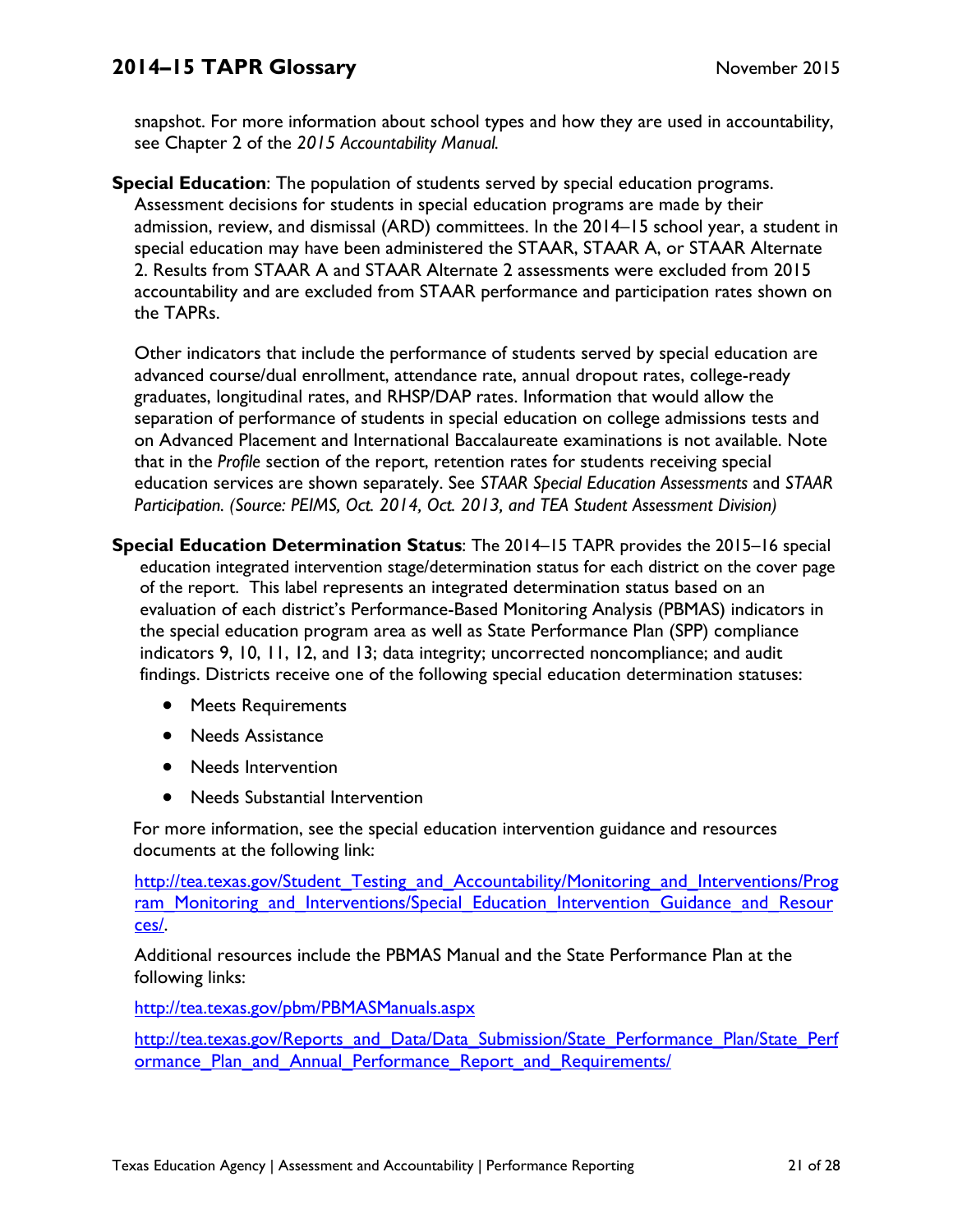**Special Symbols:** Characters used to indicate certain, specific circumstances. The 2014–15 TAPR uses special symbols in the following circumstances:

- An asterisk (\*) is used to mask small numbers to comply with the federal Family Educational Rights and Privacy Act (FERPA).
- A hyphen (-) indicates that no students were in this classification.
- n/a indicates that the data are not available or not applicable.
- A question mark (?) indicates data that are statistically improbable or were reported outside of a reasonable range.

For more information, see the *Explanation of Masking* at http://ritter.tea.state.tx.us/perfreport/tapr/2015/masking.html

**STAAR (State of Texas Assessments of Academic Readiness):** A comprehensive testing program for public school students in grades 3–8 or high school courses with end-ofcourse (EOC) assessments. The STAAR program is designed to measure to what extent a student has learned, understood, and is able to apply the concepts and skills expected at each grade level or after competing each course for which an EOC assessment exists. Each STAAR test is linked directly to the Texas Essential Knowledge and Skills (TEKS). The TEKS contain the state-mandated curriculum for Texas public school students. For more information on the TEKS, see the *Texas Essential Knowledge and Skills* website at http://tea.texas.gov/curriculum/teks/

For 2015 state accountability, the results of grades 3–8 mathematics assessments, as well as those of STAAR A and STAAR Alternate 2, are excluded. Because a direct comparison of 2015 and 2014 data is not possible due to these exclusions, only 2015 STAAR data is provided.

The performance section of the TAPR shows STAAR performance in different ways:

- *By Grade and Subject:* 
	- $\circ$  Grade 3 reading
	- $\circ$  Grade 4 reading and writing
	- $\circ$  Grade 5 reading (1<sup>st</sup> and 2<sup>nd</sup> administration cumulative\*) and science
	- $\circ$  Grade 6 reading
	- $\circ$  Grade 7 reading and writing
	- $\circ$  Grade 8 reading (1<sup>st</sup> and 2<sup>nd</sup> administration cumulative), science, and social studies
- *By End-of-Course (EOC) Subject:* 
	- o English I
	- o English II
	- o Algebra I
	- o U.S. History
	- o Biology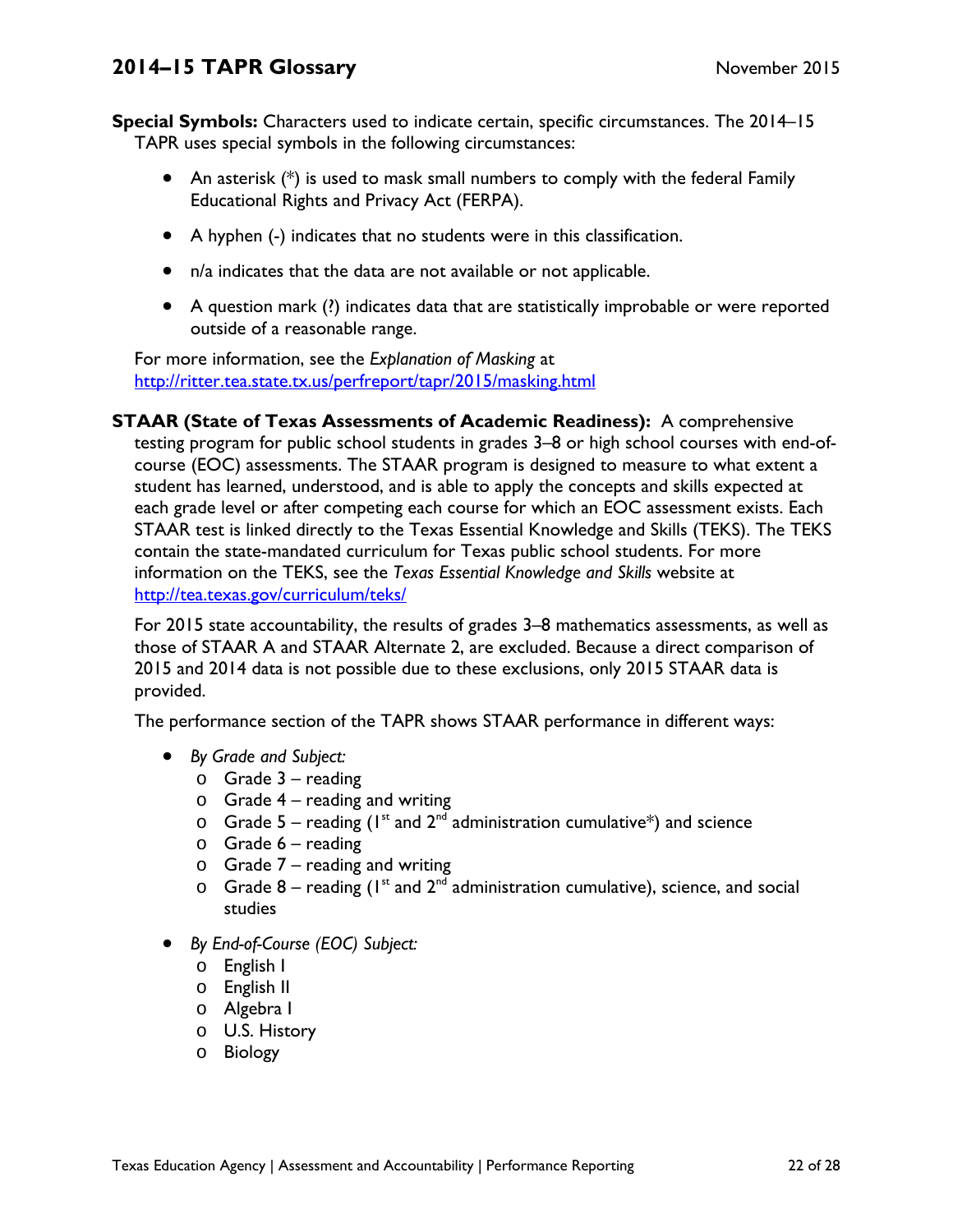- *Summed Across Grades:* 
	- o *STAAR Percentage at Phase-in Satisfactory Standard or Above (All Grades).* The accountability indicator used to determine the scores for Indices 1 and 3. The first measure under this indicator, *All Subjects,* combines all subjects and all grades.
	- o *STAAR Percentage at Postsecondary Readiness Standard.* The percentage of students who are determined to be sufficiently prepared for postsecondary success by achieving the Final Level II performance standard on two or more assessments. The measure *Two or More Subjects* includes the performance of 1) students who took only one assessment and scored at the post-secondary level or better and 2) students who scored at the post-secondary level or better on two or more assessments. A student who took more than one assessment and scored at the post-secondary level on only one of them is not included in the count of postsecondary-ready students. This measure was part of determining the score for Index 4.
	- o *STAAR Percentage at Advanced Standard.* The percentage of tests that met or exceeded the Advanced Level III performance standard. This indicator was part of determining the score for Index 3.
	- o *STAAR Percentage Met or Exceeded Progress.* The percentage of tests that met or exceeded the STAAR or ELL progress measure expectations. See Chapter 4 of the *2015 Accountability Manual* for more information. This indicator was used in determining the score for Index 2.
	- o *STAAR Percentage Exceeded Progress.* The percentage of tests that *exceeded* the progress measure expectations. This indicator was used in determining the score for Index 2.

Other Important Information

- *The Texas English Language Learner Progress Measure.* Often referred to simply as the ELL progress measure, it provides year-to-year performance expectations on the State of Texas Assessments of Academic Readiness (STAAR®) content-area assessments for ELL students. The progress measure is based on a student's level of English language proficiency and the amount of time he or she has attended school in the United States. Year-to-year performance expectations for the STAAR contentarea tests identify ELL progress as meeting or exceeding an individual year-to-year expectation plan. An ELL's plan is determined by the number of years the student has been enrolled in U.S. schools and the student's Texas English Language Proficiency Assessment System (TELPAS) composite proficiency level. For detailed information regarding inclusion and exclusion of ELL performance, see *Appendix I* in the *2015 Accountability Manual.*
- *Substitute Assessments.* Certain, specific assessments that students may take in place of an EOC assessment. Performance on the substitute assessments is used in calculating Index 1 and Index 4. For more information, see the Texas Administrative Code, §101.4002, at http://ritter.tea.state.tx.us/rules/tac/chapter101/ch101dd.html.
- *Special Education.* Performance includes only the STAAR. For 2015, STAAR A, and STAAR Alternate 2 assessments are excluded.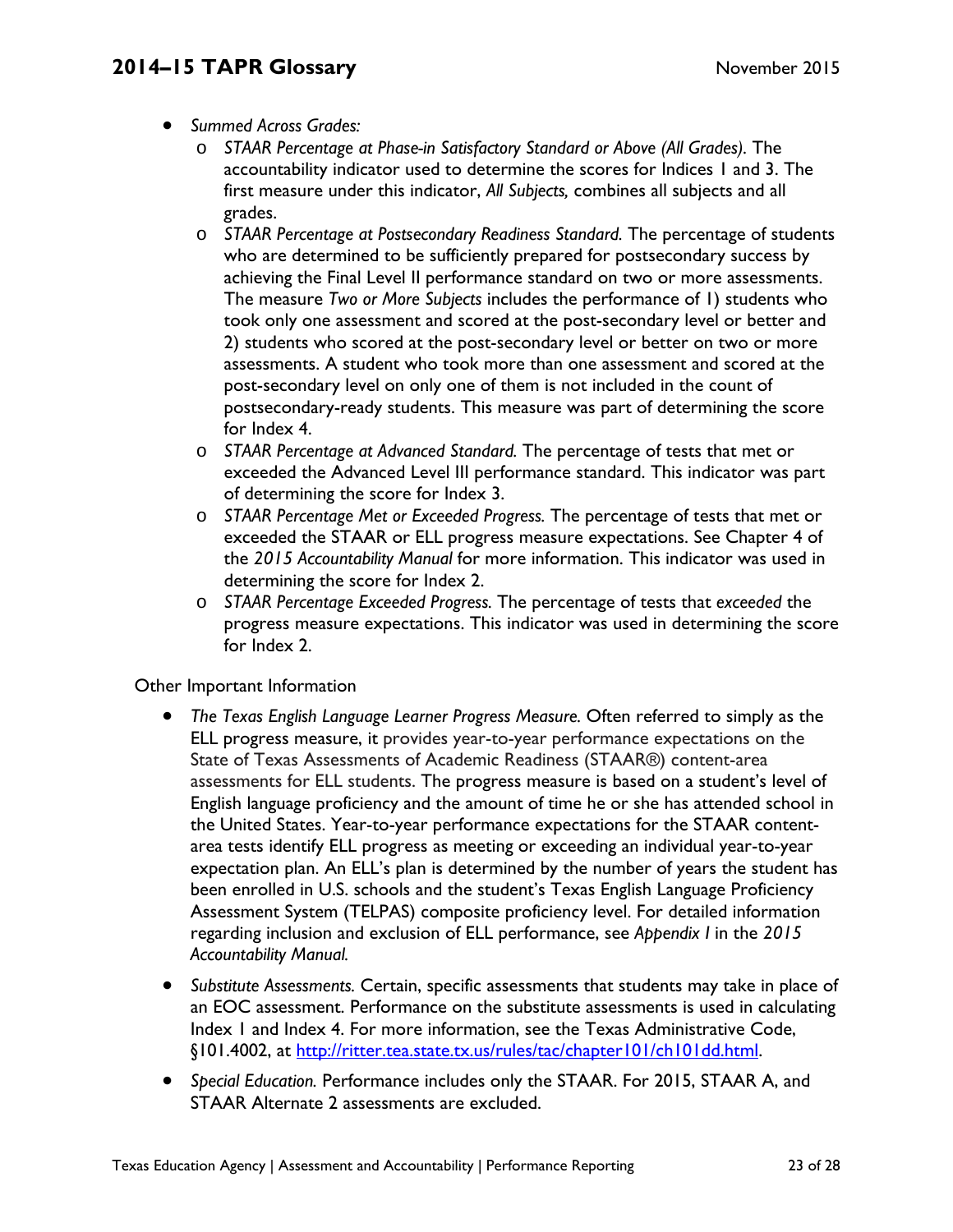- *Spanish STAAR.* All STAAR tests in grades 3, 4, and 5 are available in both English and Spanish. The TAPR performance shown includes performance on the Spanish STAAR tests.
- *Rounding of STAAR results.* STAAR performance shown on the TAPR is rounded to whole numbers. For example, 49.877% is rounded to 50%; 49.4999% is rounded to 49%; and 59.5% is rounded to 60%.
- *Masking. STAAR performance rates are masked when necessary to comply with FERPA. For more information see the Explanation of Masking* at http://ritter.tea.state.tx.us/perfreport/tapr/2015/masking.html

See *STAAR Participation* and *Student Success Initiative. (Source of data: TEA Student Assessment Division)* 

**STAAR Participation:** The percentage of students who were administered a STAAR assessment. Includes STAAR, TELPAS, and STAAR-L. The details on the participation categories are as follows:

- *Test Participant:* answer documents with a score code S or substitute assessments with a score code of O.
	- o *Included in Acct:* scored answer documents used in determining the district or campus accountability rating, including substitute assessments with a score code of O.
	- o *Not included in Acct:* answer documents counted as participants, but not used in determining the district or campus accountability rating:
	- o *Mobile:* answer documents were excluded because the students enrolled in the district or campus after the fall PEIMS submission dates (October 31, 2014, or October 25, 2013 for summer 2014 EOCs).
	- o *Other Exclusions.* The following answer documents were excluded from the rating determination:
		- Answer documents for students who were tested only on the TELPAS or TELPAS plus STAAR tests with score codes of A or O.
		- Answer documents of students who are either an ELL who has been is school in the U.S. for less than two years or an asylee, refugee, or SIFE student who has been in school in the U.S. for less than six years.
		- **Answer documents of students who have been in the U.S.** for two to four years, took the STAAR in English, and for whom an ELL progress measure was not calculated.
- *Not Tested*: answer documents with score codes A or O
	- o *Absent* : answer documents with a score code A
	- o *Other*: answer documents with score codes O, except for substitute assessments.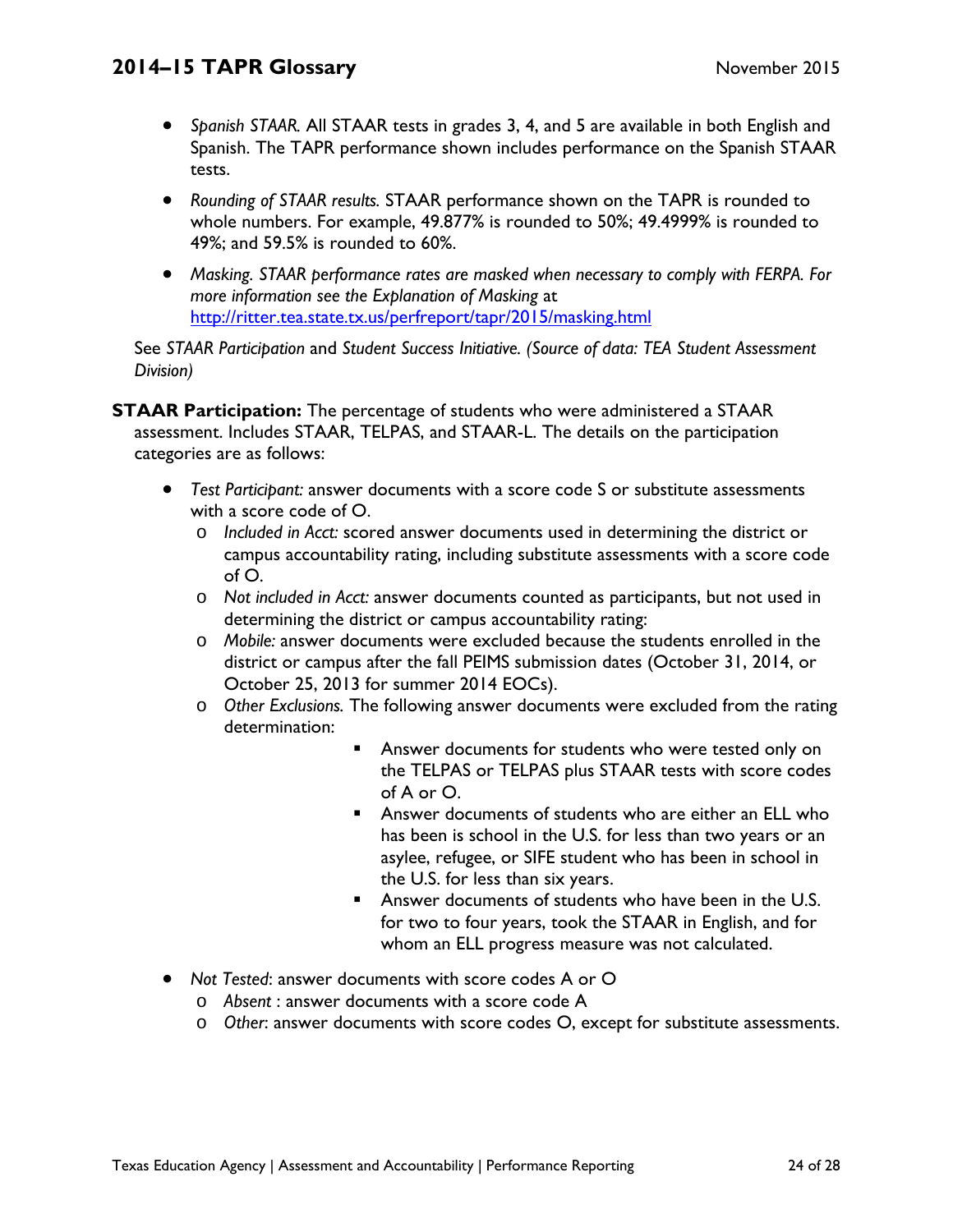The common participation denominator is the sum of these five categories: Included in Acct, Mobile, Other Exclusions, Absent, and Other. Note that *STAAR Participation Rate* is rounded to whole numbers. For example, 94.49% is rounded to 94%. Small values may show as zero: 0.4% is rounded to 0%, and 0.6% is rounded to 1%. *(Source of data: TEA Student Assessment Division)* 

- **Staff Exclusions:** The counts of individuals who serve public school students but are not included in the FTE totals for any of the other employee statistics. There are two types of these entries: individuals participating in a shared services arrangement and individuals on contract with the district to provide instructional services. *Shared Services Arrangement (SSA) Staff* are staff who work in schools located in districts other than their employing district, or whose assigned organization (in PEIMS) shows a code of 751, indicating that they are employed by the fiscal agent of an SSA. Only the portion of a person's total FTE amount associated with the school in another district (or with the 751 organization code) is counted as SSA. SSA staff are grouped into three categories: Professional Staff (which includes teachers, administrators, and professional support); Educational Aides; and Auxiliary Staff. Note that SSA Auxiliary Staff are identified by the type of fund from which they are paid. *Contracted Instructional Staff (District and Campus Profiles)* refers to counts of instructors for whom the district has entered into a contractual agreement with some outside organization. Through the contract, the outside organization has committed to supplying instructional staff for the district. They are never employees of the reporting school district. *(Source of data: PEIMS, Oct. 2014)*
- *2014)* **Student Enrollment by Program:** The count and percentage of students served in programs and/or courses for special education, career and technical education, bilingual/ESL education, or gifted and talented education. The percentages do not sum to 100 because students may participate in more than one of these programs. *(Source of data: PEIMS, Oct.*
- **Student Success Initiative (SSI):** Grade-advancement requirements enacted by the 76<sup>th</sup> Legislature in 1999 in which students must demonstrate proficiency on the mathematics and reading assessments at grades 5 and 8. Because the commissioner of education waived the SSI requirement for mathematics in 2015, there is no SSI information for mathematics in the 2014–15 TAPR.

For 2015, the TAPR shows the following for each SSI grade:

(1) *Students Meeting Phase-in 1 Level II Standard on First STAAR Administration*: The percentage of students who met Phase-in 1 Level II Standard during the first administration. It is calculated as follows:

number of students who met Phase-in 1 Level II in the first administration

number of students tested in the first administration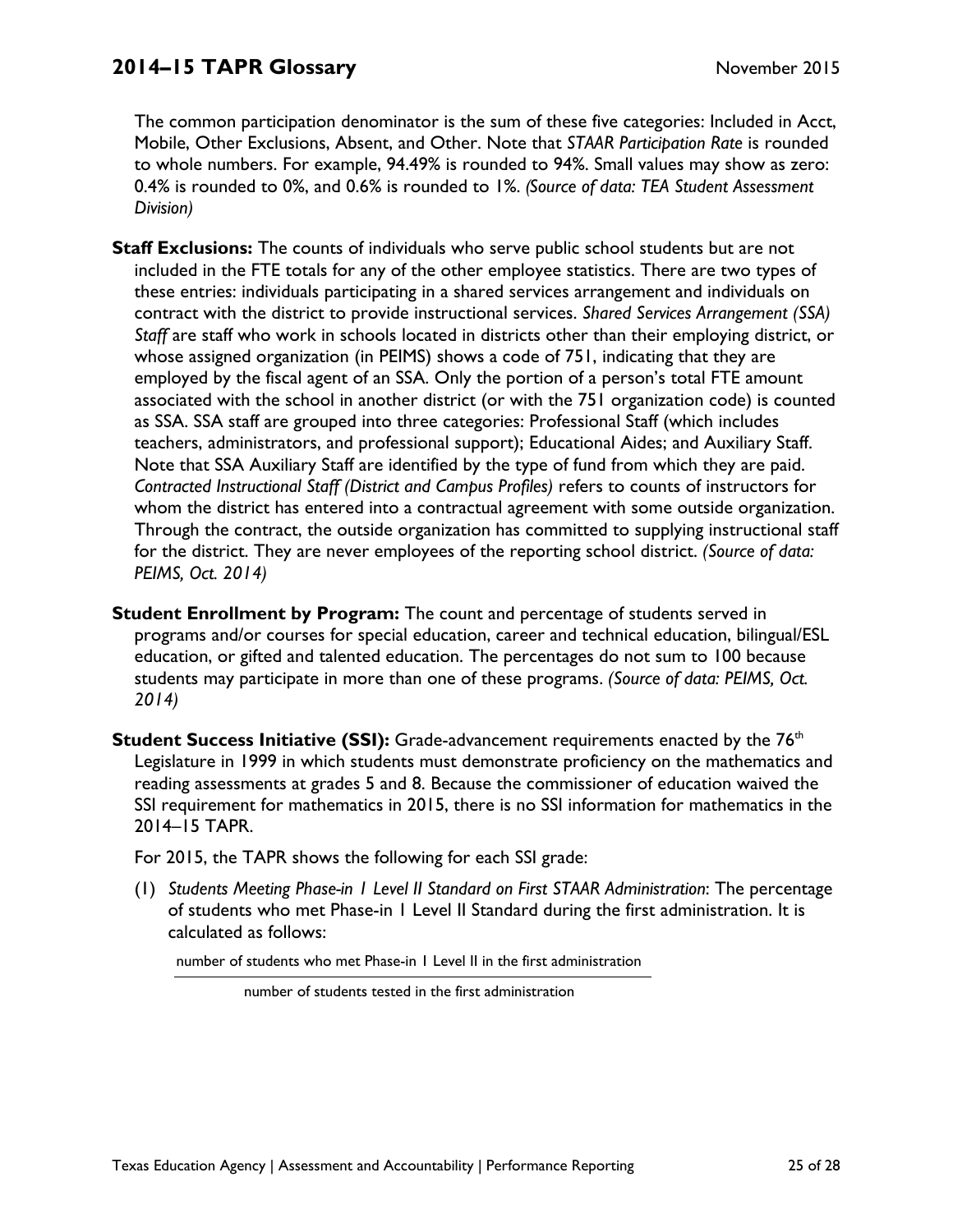(2) *Students Requiring Accelerated Instruction:* The percentage of students who did not pass the first administration of the STAAR. It is calculated as follows:

number of students who did not meet the standard in the first administration

number of students in the first administration

(3) *STAAR Cumulative Met Standard:* The cumulative (and unduplicated) percentage of students who took and passed the tests in the first and second administrations combined. It is calculated as follows:

number of students who passed the test in either of the first two administrations

cumulative number of students who took the test in either of the first two administrations

(4) *STAAR Failers Promoted by Grade Placement Committee (GPC):* The percentage of students who failed all attempts to pass but were promoted to the next grade by their GPC. It is calculated as follows:

number of students promoted by their GPC

cumulative number of students who failed all administrations

- (5) *STAAR Met Standard (Failed in Previous Year):* 
	- *Promoted to Grade 6 or 9*: The percentage of students who passed the STAAR in 2015 who were promoted to grade 6 or 9. Using grade 5 reading as an example, the calculation is as follows:

number of students promoted by their GPC who passed grade 6 STAAR reading in 2015

number of students who were promoted by their GPC and took grade 6 STAAR reading in 2015

 *Retained in Grade 5 or 8*: The percentage of students who passed the STAAR in 2015 who were retained in grade 5 or 8. Using grade 5 reading as an example, the calculation is as follows:

number of students retained who passed grade 5 STAAR reading in 2015

number of students retained and took grade 5 STAAR reading in 2015

For more information, see TEA's Student Assessment Division SSI site at http://tea.texas.gov/student.assessment/ssi/

*(Source of data: TEA Student Assessment Division)* 

- **Students by Grade:** The count of students in each grade divided by the total number of students. *(Source of data: PEIMS, Oct. 2014)*
- **Students with Disciplinary Placements:** The count and percentage of students placed in alternative education programs under Chapter 37 of the Texas Education Code (Discipline; Law and Order). Districts report the disciplinary actions taken toward students who are removed from the classroom for at least one day. Although students can have multiple removals throughout the year, this measure counts students only once and includes only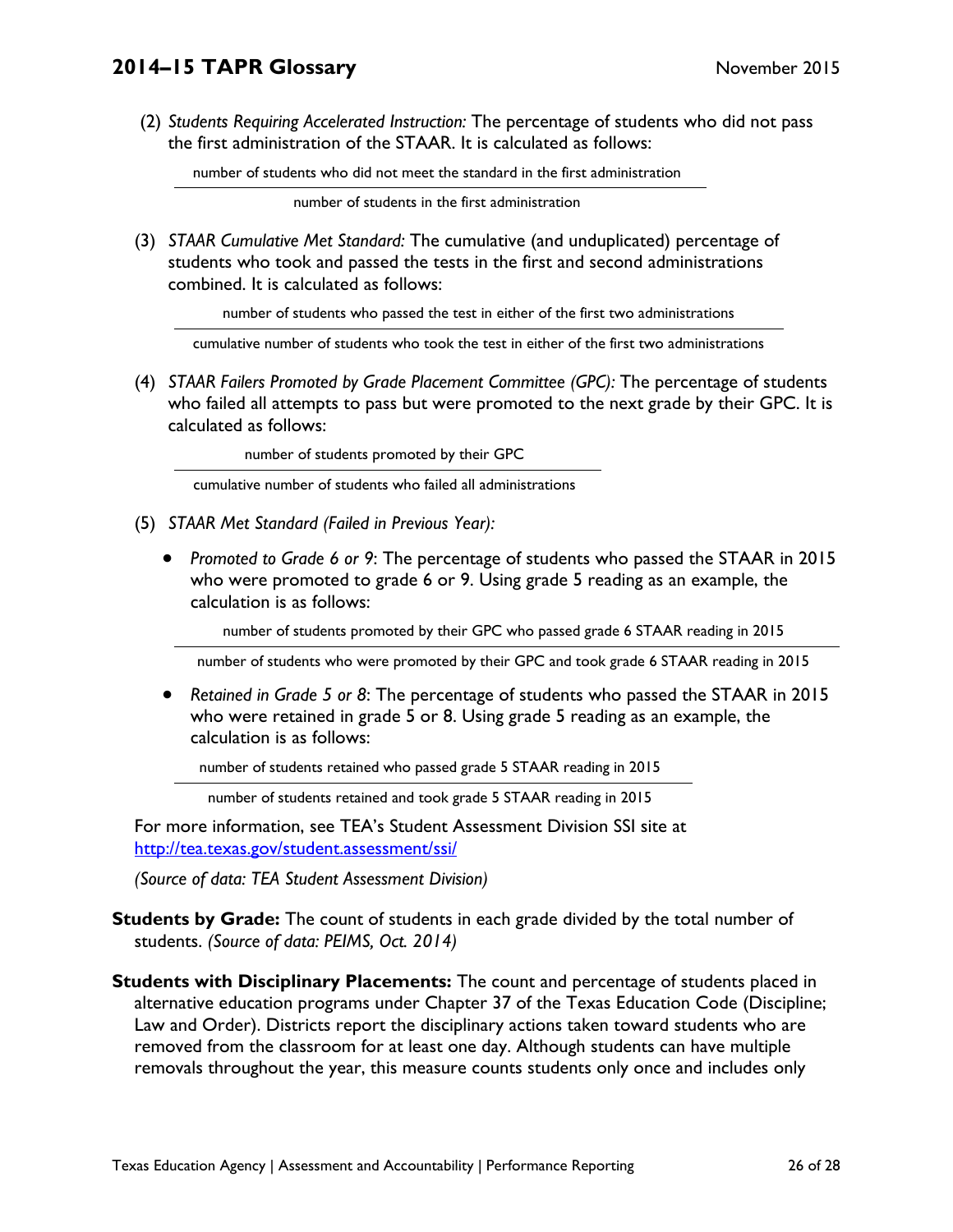those whose removal results in a placement in a disciplinary alternative education program or juvenile justice alternative education program. It is calculated as follows:

number of students with one or more disciplinary placements

number of students who were in attendance at any time during the school year

For 2014–15, the following 19 action codes on the PEIMS 425 record are included as disciplinary placements: 02, 03, 04, 07, 08, 10, 12, 13, 14, 15, 51, 52, 53, 54, 55, 57, 59, 60, and 61. *(Source of data: PEIMS, June 2014)* 

- **TAKS (Texas Assessment of Knowledge and Skills):** Assessments designed to measure the extent to which a student has learned and is able to apply the defined knowledge and skills at each tested grade level. The performance of the class of 2015 students on the exitlevel TAKS was used in determining performance on the *College-Ready Graduates* and *College and Career Ready Graduates* indicator.
- **Tax Information:** This information is available on the *PEIMS Financial Standard Reports* at http://tea.texas.gov/financialstandardreports/
- **Teachers by Ethnicity and Sex:** The counts of teacher FTEs by ethnic group and by sex. Counts are also expressed as a percentage of the total teacher FTEs. *(Source of data: PEIMS, Oct. 2014)*
- **Teachers by Highest Degree Held:** The distribution of degrees held by teachers in the district. The FTE counts of teachers with no degree, a bachelor's degree, a master's degree, or a doctorate are expressed as a percentage of the total teacher FTEs. *(Source of data: PEIMS, Oct. 2014)*
- **Teachers by Program** *(population served)***:** The FTE count of teachers categorized by the type of student populations served: regular, special, compensatory, career and technical, bilingual/ESL, gifted and talented education students, and other populations. Teacher FTE values are allocated across population types for teachers who serve multiple population types. Percentages are expressed as a percent of total teacher FTEs. *(Source of data: PEIMS, Oct. 2014)*
- **Teachers by Years of Experience** *(District Profile only)***:** The FTE count of teachers by total years of experience for the individual, not necessarily years of experience in the reporting district or campus. Teacher counts within each range of experience are expressed as a percentage of total teacher FTEs. A beginning teacher is a teacher reported with zero years of experience. *(Source of data: PEIMS, Oct. 2014)*
- **Total Staff:** The total count of staff which includes professional staff (teachers, professional support, administrators), educational aides, and (on the district profile) auxiliary staff. Minority staff is the sum of the FTE counts for all non-white staff groups (African American, Hispanic, American Indian, Asian, Pacific Islander, and Two or More Races). The minority staff FTE count is expressed as a percent of the total staff FTE. *(Source of data: PEIMS, Oct. 2014)*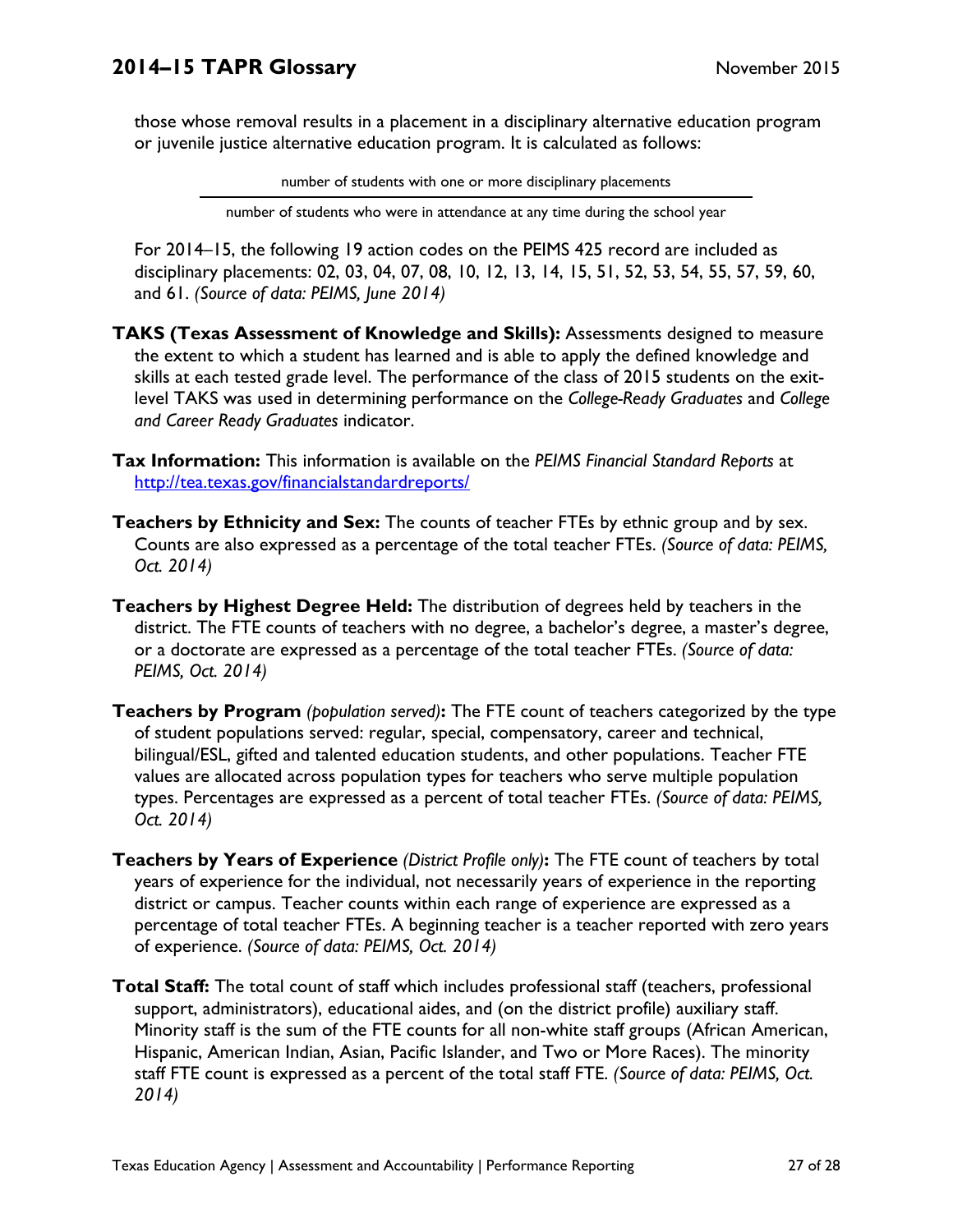- **Total Students:** The total number of public school students who were reported in membership on October 31, 2014, at any grade from early childhood education through grade 12. Membership differs from enrollment because it does not include those students who are served in the district for less than two hours per day. For example, the count of *Total Students* excludes students who attend a nonpublic school but receive some services, such as speech therapy—for less than two hours per day—from their local public school district. *(Source of data: PEIMS, Oct. 2014)*
- **Turnover Rate for Teachers** *(District Profile only)***:** The percentage of teachers from the fall of 2013–14 who were not employed in the district in the fall of 2014–15. It is calculated as the total FTE count of teachers from the fall of 2013–14 who were not employed in the district in the fall of 2014–15, divided by the total teacher FTE count for the fall of 2013–14. Staff who remained employed in the district but not as teachers also count toward teacher turnover. *(Source of data: PEIMS, Oct. 2014, Oct. 2013)*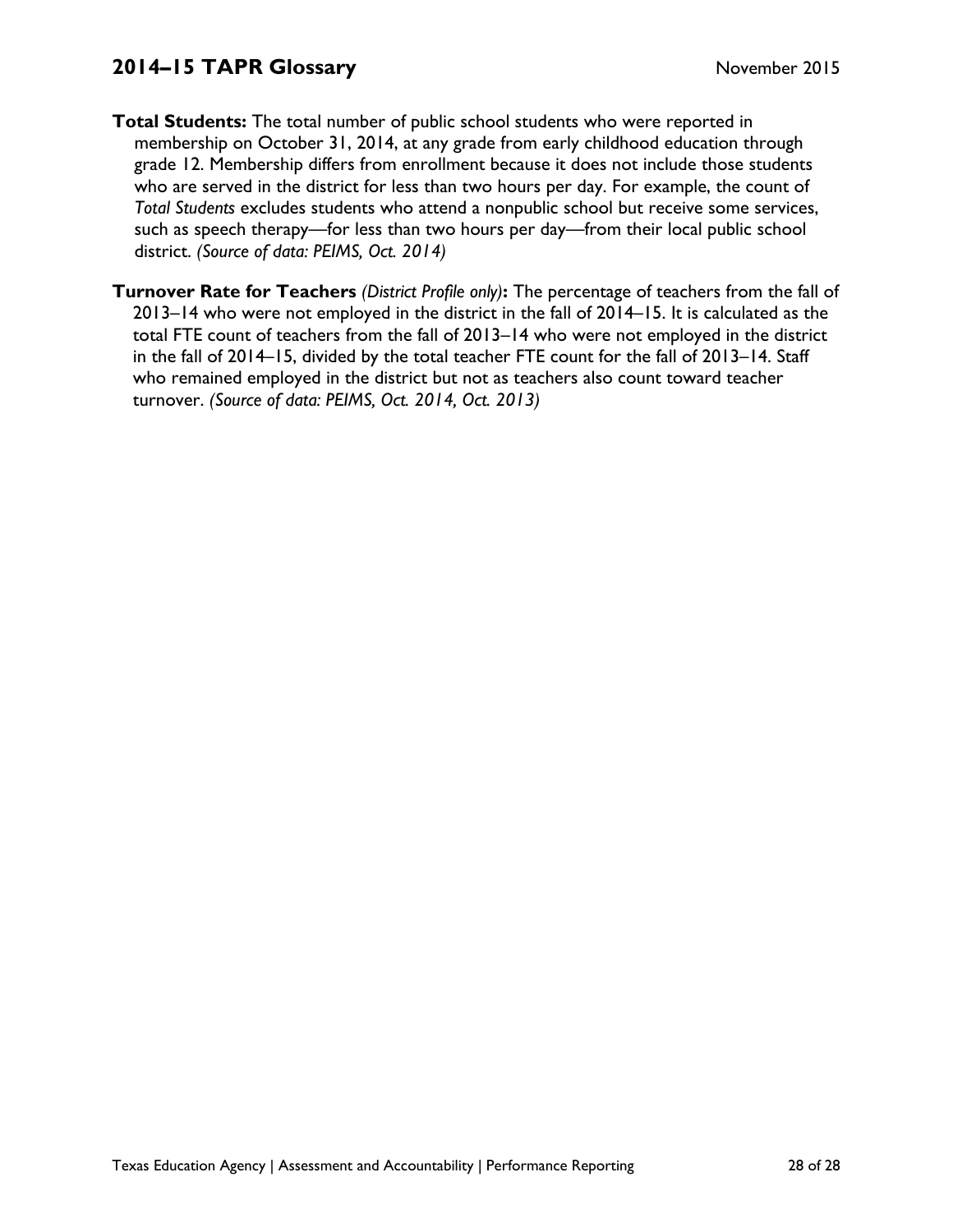## **Who to Call**

Information about the calculation of all Texas Academic Performance Report (TAPR) data elements is provided in this *Glossary.* If, after reading the *Glossary* you have questions about the calculation of TAPR indicators, contact **Performance Reporting at (512) 463-9704.** 

Questions related to programs and policies for the following subjects should be directed to the contacts listed below.

| <b>Subject</b>                                         | Contact                                                       | <b>Number</b> |
|--------------------------------------------------------|---------------------------------------------------------------|---------------|
| Accountability Ratings (methodology)                   |                                                               |               |
| <b>Advanced Courses</b>                                |                                                               |               |
| <b>Charter Schools</b>                                 |                                                               |               |
| <b>College Admissions Tests:</b>                       |                                                               |               |
| SAT                                                    |                                                               |               |
| <b>ACT</b>                                             |                                                               |               |
| Copies of TAPR reports                                 | http://ritter.tea.state.tx.us/perfreport/tapr/2014/index.html |               |
| DAEP (Disciplinary Alternative Education Program)      |                                                               |               |
|                                                        |                                                               |               |
| Distinguished Achievement Program                      |                                                               |               |
| <b>Distinction Designations</b>                        |                                                               |               |
| <b>Dropouts</b>                                        |                                                               |               |
| English Language Learners                              |                                                               |               |
| <b>Testing Issues</b>                                  |                                                               |               |
| Other Issues                                           | Curriculum (Bilingual Education Program Unit) (512) 463-9581  |               |
| <b>Financial Standard Reports</b>                      |                                                               |               |
| General Inquiry                                        |                                                               |               |
| <b>Graduates</b>                                       |                                                               |               |
| <b>Graduates Enrolled in Texas IHE</b>                 | Texas Higher Education Coordinating Board (512) 427-6101      |               |
| JJAEP (Juvenile Justice Alternative Education Program) |                                                               |               |
|                                                        |                                                               |               |
| <b>Federal Accountability</b>                          |                                                               |               |
| PBM Special Education Monitoring Results Status        |                                                               |               |
|                                                        | Program Monitoring and Interventions (512) 463-5226           |               |
| PEIMS (TSDS PEIMS)                                     |                                                               |               |
| Recommended High School Program                        |                                                               |               |
| <b>Retention Policy</b>                                |                                                               |               |
| <b>School Finance</b>                                  |                                                               |               |
| <b>School Governance</b>                               |                                                               |               |
| <b>School Report Card</b>                              |                                                               |               |
| Special Education                                      |                                                               |               |
| <b>Testing Issues</b>                                  |                                                               |               |
| Other Issues                                           |                                                               |               |
| STAAR (all assessments)                                |                                                               |               |
| <b>STAAR Testing Contractor</b>                        |                                                               |               |
|                                                        |                                                               |               |
| Statutory (Legal) Issues                               |                                                               |               |
| <b>TELPAS</b>                                          |                                                               |               |
| <b>TAIS</b>                                            | Texas Accountability Intervention System  (512) 463-9414      |               |

Information on the Internet: http://tea.texas.gov/perfreport/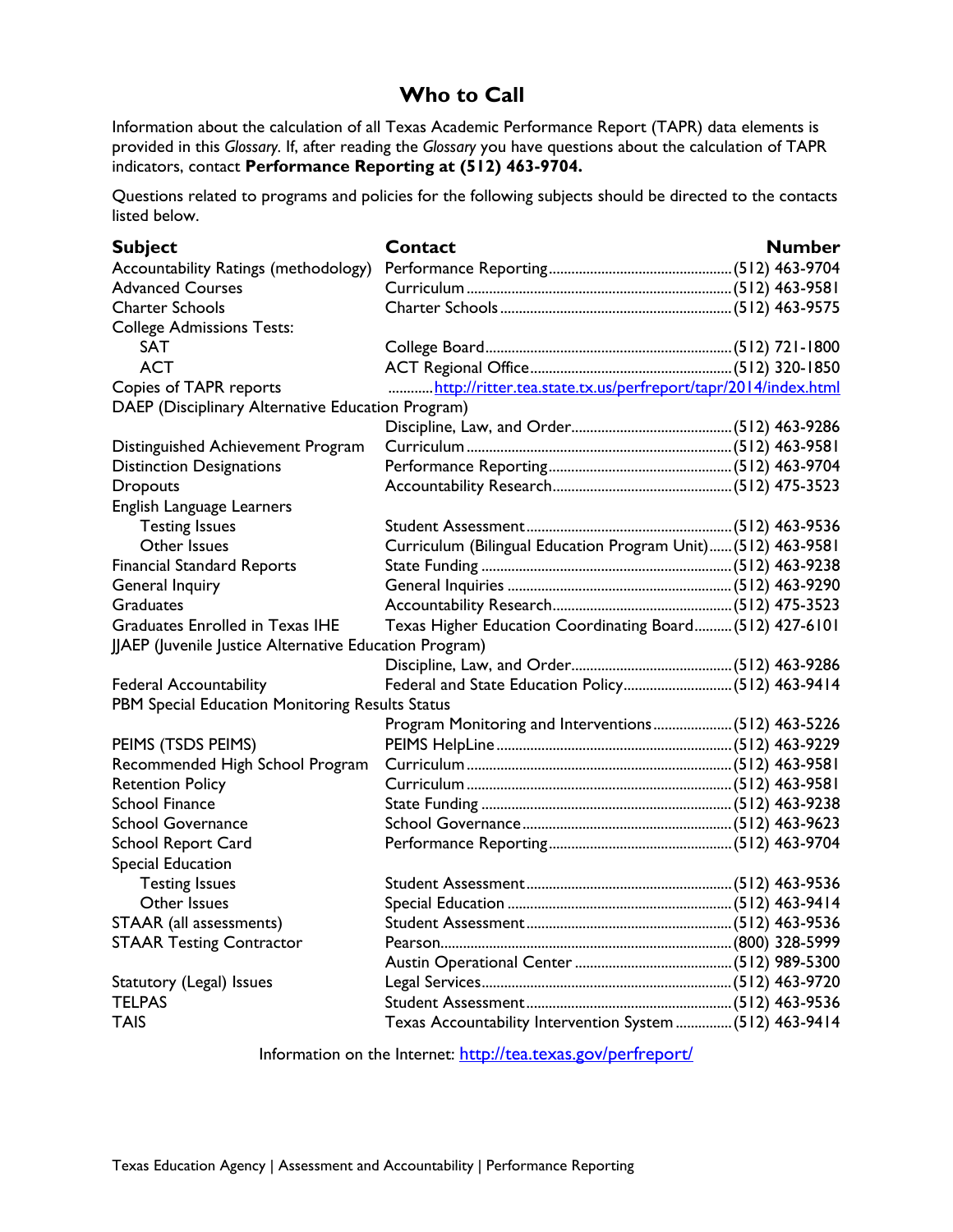# **PEIMS Role Identifications**

(In Alphabetical Order by Label)

| <b>CENTRAL ADMINISTRATORS</b>                   |  |
|-------------------------------------------------|--|
|                                                 |  |
| <b>CAMPUS ADMINISTRATORS</b>                    |  |
|                                                 |  |
| <b>EITHER CENTRAL OR CAMPUS ADMINISTRATORS*</b> |  |
|                                                 |  |
|                                                 |  |
|                                                 |  |
|                                                 |  |
|                                                 |  |
|                                                 |  |
|                                                 |  |
|                                                 |  |
|                                                 |  |
|                                                 |  |
|                                                 |  |
|                                                 |  |
|                                                 |  |
|                                                 |  |
| <b>PROFESSIONAL SUPPORT STAFF</b>               |  |
|                                                 |  |
|                                                 |  |
|                                                 |  |
|                                                 |  |
|                                                 |  |
|                                                 |  |
|                                                 |  |
|                                                 |  |
|                                                 |  |
|                                                 |  |
|                                                 |  |
|                                                 |  |
|                                                 |  |
|                                                 |  |
|                                                 |  |
|                                                 |  |
|                                                 |  |
|                                                 |  |
|                                                 |  |
|                                                 |  |
|                                                 |  |
|                                                 |  |
|                                                 |  |
|                                                 |  |
|                                                 |  |
|                                                 |  |
|                                                 |  |
|                                                 |  |
|                                                 |  |
|                                                 |  |
|                                                 |  |
| <b>TEACHERS</b>                                 |  |
|                                                 |  |
|                                                 |  |
| <b>EDUCATIONAL AIDES</b>                        |  |
|                                                 |  |
|                                                 |  |
| <b>AUXILIARY STAFF</b>                          |  |
|                                                 |  |

Employment record, but no responsibility records.

\* Administrators reported with these roles are categorized as central office or campus, depending on the organization ID reported for them.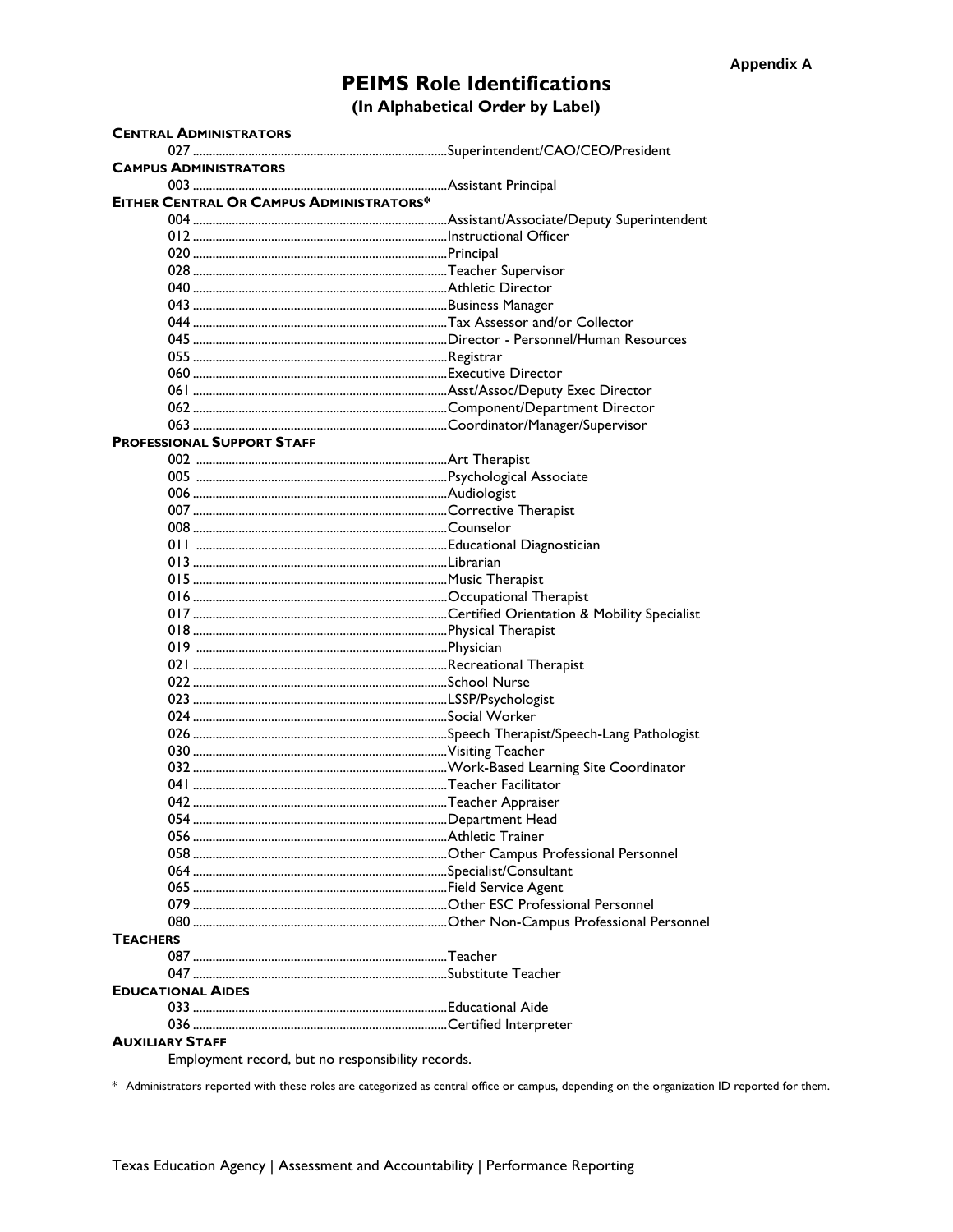# **Advanced Academic Courses 2014-15 Texas Academic Performance Reports**

## **English Language Arts**

| 03221100 | Research/Technical Writing                         |
|----------|----------------------------------------------------|
| 03221200 | <b>Creative Writing</b>                            |
| 03221500 | <b>Literary Genres</b>                             |
| 03221600 | Humanities (First Time Taken)                      |
| 03221800 | Independent Study In English (First Time Taken)    |
| 03231000 | Independent Study In Journalism (First Time Taken) |
| 03231902 | Advanced Broadcast Journalism III                  |
| 03240400 | Oral Interpretation III                            |
| 03240800 | Debate III                                         |
| 03241100 | <b>Public Speaking III</b>                         |
| 03241200 | Independent Study In Speech (First Time Taken)     |
| A3220100 | <b>English Language and Composition</b>            |
| A3220200 | <b>English Literature and Composition</b>          |
| 13220300 | <b>IB English III</b>                              |
| 13220400 | <b>IB English IV</b>                               |

### **Mathematics**

| 03101100 | <b>Pre Calculus</b>                                  |
|----------|------------------------------------------------------|
| 03102500 | Independent Study In Mathematics (1st Time Taken)    |
| 03102501 | Independent Study In Mathematics (Second Time Taken) |
| A3100101 | Calculus AB                                          |
| A3100102 | Calculus BC                                          |
| A3100200 | <b>AP Statistics</b>                                 |
| 13100100 | IB Mathematical Studies, Standard Level              |
| 13100200 | IB Mathematics, Standard Level                       |
| 13100300 | IB Mathematics, Higher Level                         |
| 13100400 | IB Further Mathematics, Standard Level               |

## **Technology Applications**

| 03580200 | Computer Science I                               |
|----------|--------------------------------------------------|
| 03580300 | <b>Computer Science II</b>                       |
| A3580100 | Computer Science A                               |
| 13580200 | IB Computer Science I, Standard Level            |
| 13580300 | IB Computer Science II , Higher Level            |
| 13580400 | IB Information Technology In A Global Society SL |

**•** All courses shown were for the 2013–14 school year.

- **•** An "A" prefix indicates a College Board Advanced Placement course.
- **•** An "I" prefix indicates an International Baccalaureate course.
- **•** Dual Enrollment courses are not specifically shown on this list.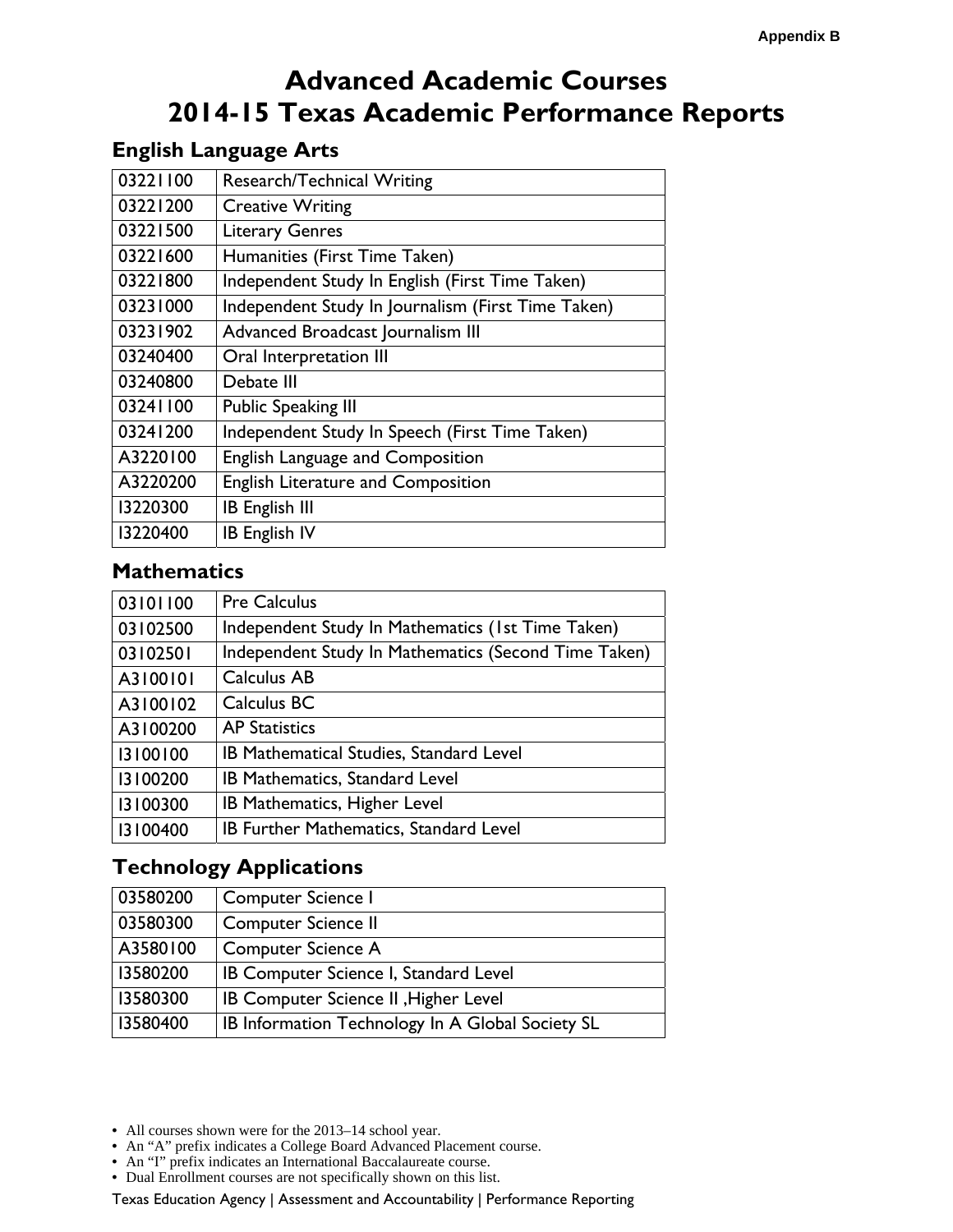### **Fine Arts**

| 03150400 | Music IV Band                          |
|----------|----------------------------------------|
| 03150800 | Music IV Orchestra                     |
| 03151200 | Music IV Choir                         |
| 03151600 | Music IV Jazz Band                     |
| 03152000 | Music IV Instrumental Ensemble         |
| 03152400 | <b>Music IV Vocal Ensemble</b>         |
| 03250400 | <b>Theatre Arts IV</b>                 |
| 03251000 | <b>Theatre Production IV</b>           |
| 03251200 | <b>Technical Theatre IV</b>            |
| 03502300 | Art IV Drawing                         |
| 03502400 | Art IV Painting                        |
| 03502500 | Art IV Printmaking                     |
| 03502600 | <b>Art IV Fibers</b>                   |
| 03502700 | <b>Art IV Ceramics</b>                 |
| 03502800 | Art IV Sculpture                       |
| 03502900 | Art IV Jewelry                         |
| 03503100 | Art IV Photography                     |
| 03503200 | Art IV Graphic Design                  |
| 03503500 | Art IV Electronic Media                |
| 03830400 | Dance IV                               |
| A3150200 | <b>Music Theory</b>                    |
| A3500100 | History Of Art                         |
| A3500300 | Art/Drawing                            |
| A3500400 | Art/Two-Dimensional Design Portfolio   |
| A3500500 | Art/Three-Dimensional Design Portfolio |
| 13250200 | <b>IB Music SL</b>                     |
| 13250300 | <b>IB Music HL</b>                     |
| 13250500 | IB Theatre/Film - HL                   |
| 13600100 | IB Art/Design HL                       |
| 13600200 | IB Art/Design SL-A                     |
| 13600300 | IB Art Design SL-B                     |
| 13750200 | <b>IB Theatre Arts SL</b>              |
| 13750300 | <b>IB Theatre Arts HL</b>              |
| 13830200 | IB Dance - HL                          |

- **•** All courses shown were for the 2012-13 school year.
- **•** An "A" prefix indicates a College Board Advanced Placement course.
- **•** An "I" prefix indicates an International Baccalaureate course.
- **•** Dual Enrollment courses are not specifically shown on this list.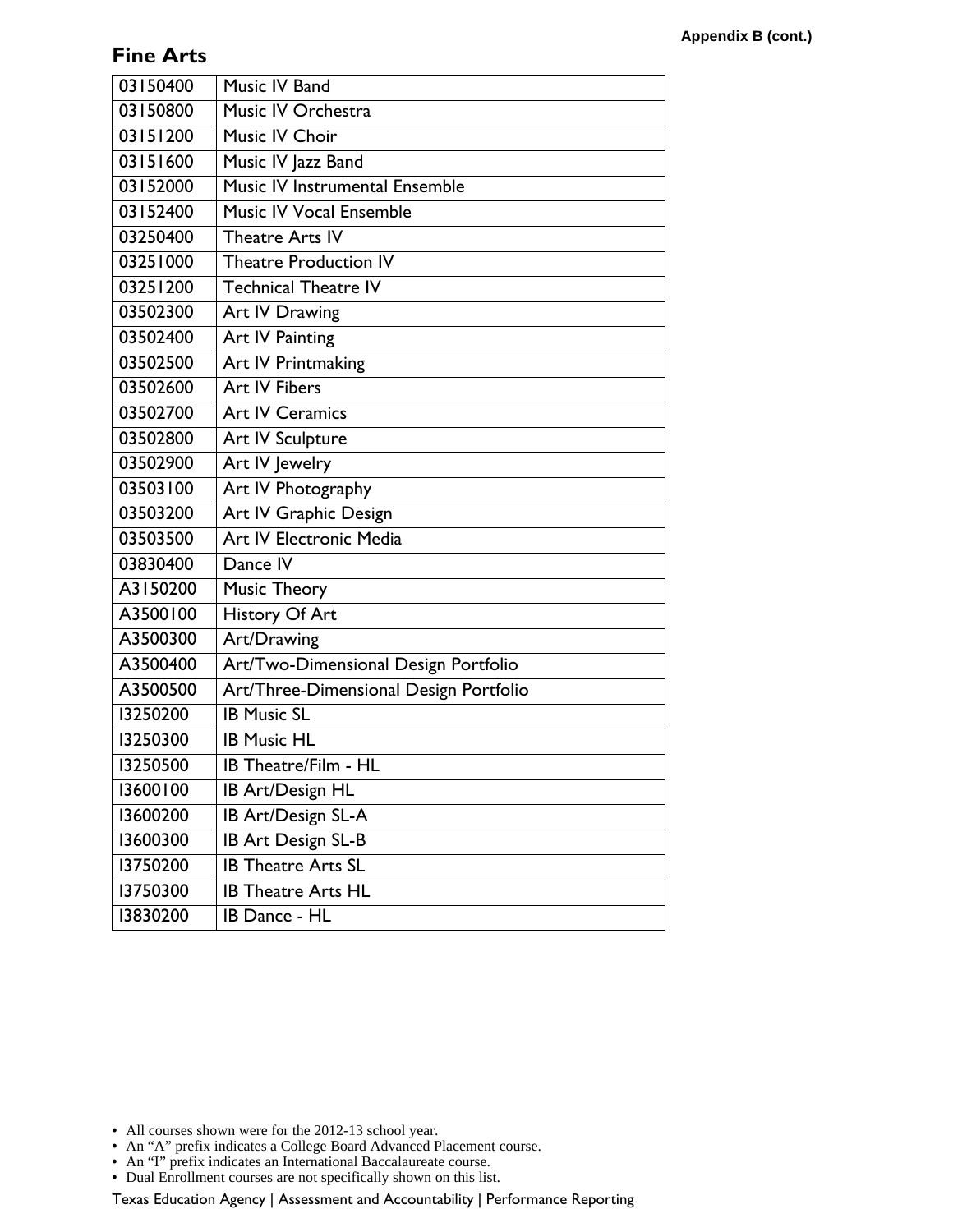### **Science**

| A3010200 | <b>AP Biology</b>                      |
|----------|----------------------------------------|
| A3020000 | AP Environmental Science               |
| A3040000 | <b>AP Chemistry</b>                    |
| A3050001 | AP Physics B                           |
| A3050002 | AP Physics C                           |
| 13010200 | <b>IB Biology</b>                      |
| 13020000 | IB Environmental Systems and Societies |
| 13030001 | <b>IB Design Technology SL</b>         |
| 13030002 | <b>IB Design Technology HL</b>         |
| 13040001 | <b>IB Chemistry I</b>                  |
| 13050001 | <b>IB Physics I</b>                    |
|          |                                        |

### **Social Studies/History**

| 03310301 | Economics Advanced Studies (First Time Taken)      |
|----------|----------------------------------------------------|
| 03380001 | Social Studies Advanced Studies (First Time Taken) |
| A3310100 | <b>AP Microeconomics</b>                           |
| A3310200 | <b>AP Macroeconomics</b>                           |
| A3330100 | United States Government and Politics              |
| A3330200 | <b>Comparative Government and Politics</b>         |
| A3340100 | <b>AP United States History</b>                    |
| A3340200 | AP European History                                |
| A3350100 | <b>AP Psychology</b>                               |
| A3360100 | AP Human Geography                                 |
| A3370100 | <b>AP World History</b>                            |
| 13301100 | <b>IB History</b>                                  |
| 13301200 | IB History: Africa                                 |
| 13301300 | <b>IB History: Americas</b>                        |
| 13301400 | IB History: East and Southeast Asia                |
| 13301500 | IB History: Europe                                 |
| 13302100 | IB Geography, Standard Level                       |
| 13302200 | IB Geography, Higher Level                         |
| 13303100 | IB Economics, Standard Level                       |
| 13303200 | IB Economics, Higher Level                         |
| 13303300 | IB Business and Management I                       |
| 13303400 | <b>IB Business and Management II</b>               |
| 13304100 | IB Psychology, Standard Level                      |

**•** All courses shown were for the 2012-13 school year.

- **•** An "A" prefix indicates a College Board Advanced Placement course.
- **•** An "I" prefix indicates an International Baccalaureate course.
- **•** Dual Enrollment courses are not specifically shown on this list.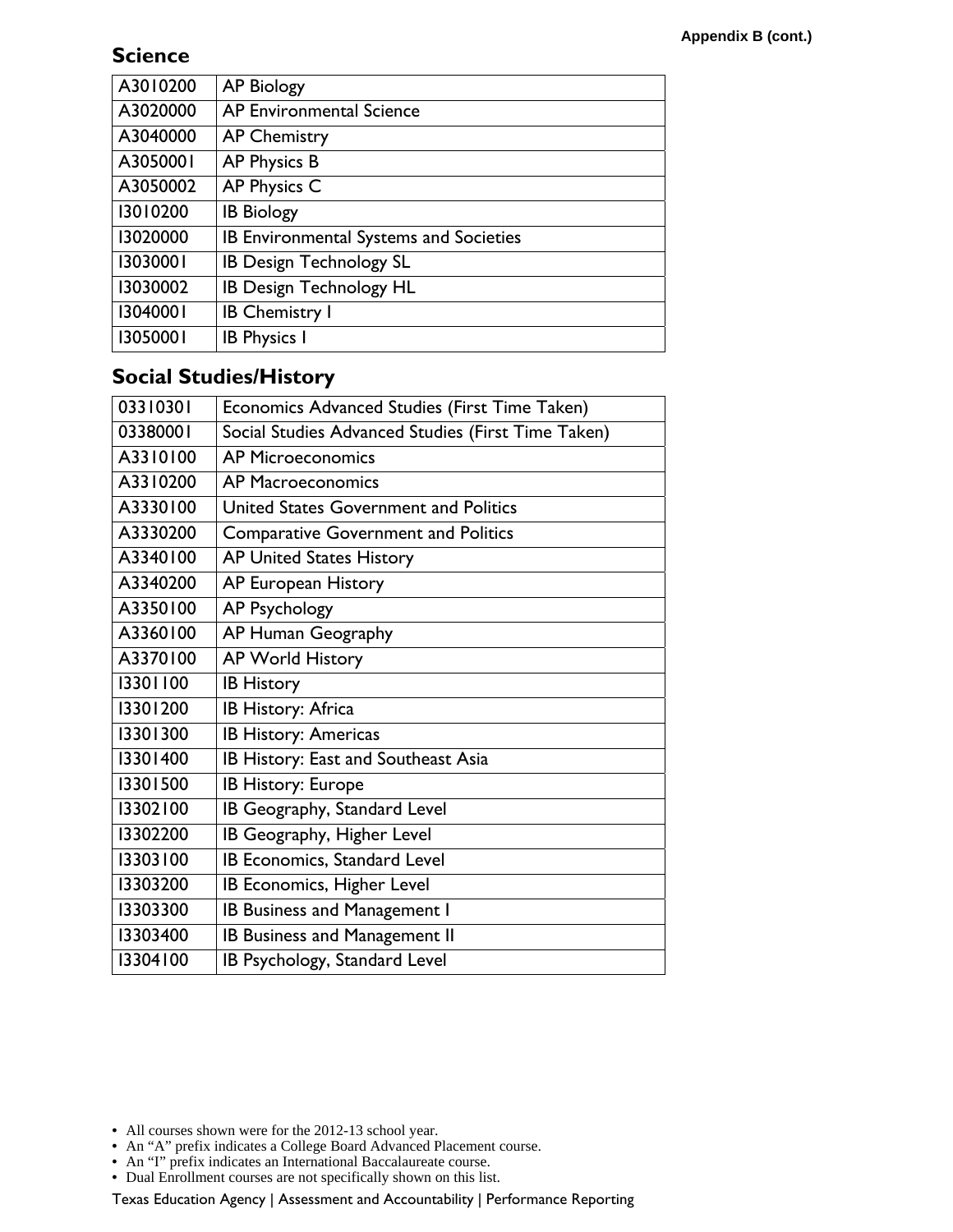## **Social Studies/History (cont.)**

| 13304200 | <b>IB Psychology, Higher Level</b> |
|----------|------------------------------------|
| 13366010 | <b>IB Philosophy</b>               |

## **Advanced Languages (Modern or Classical)**

| 03110400 | Arabic IV                        |
|----------|----------------------------------|
| 03110500 | <b>Arabic V</b>                  |
| 03110600 | <b>Arabic VI</b>                 |
| 03110700 | <b>Arabic VII</b>                |
| 03120400 | Japanese IV                      |
| 03120500 | Japanese V                       |
| 03120600 | Japanese VI                      |
| 03120700 | Japanese VII                     |
| 03400400 | Italian IV                       |
| 03400500 | Italian V                        |
| 03400600 | Italian VI                       |
| 03400700 | Italian VII                      |
| 03410400 | French IV                        |
| 03410500 | French V                         |
| 03410600 | French VI                        |
| 03410700 | French VII                       |
| 03420400 | German <sub>IV</sub>             |
| 03420500 | German V                         |
| 03420600 | <b>German VI</b>                 |
| 03420700 | German VII                       |
| 03430400 | Latin IV                         |
| 03430500 | Latin V                          |
| 03430600 | Latin VI                         |
| 03430700 | Latin VII                        |
| 03440400 | Spanish IV                       |
| 03440440 | Spanish For Spanish Speakers IV  |
| 03440500 | Spanish V                        |
| 03440550 | Spanish For Spanish Speakers V   |
| 03440600 | Spanish VI                       |
| 03440660 | Spanish For Spanish Speakers VI  |
| 03440700 | Spanish VII                      |
| 03440770 | Spanish For Spanish Speakers VII |
| 03450400 | <b>Russian IV</b>                |
| 03450500 | Russian V                        |
| 03450600 | Russian VI                       |
| 03450700 | <b>Russian VII</b>               |
| 03460400 | Czech IV                         |
| 03460500 | Czech V                          |
| 03460600 | Czech VI                         |

**•** All courses shown were for the 2012-13 school year.

- **•** An "I" prefix indicates an International Baccalaureate course.
- **•** Dual Enrollment courses are not specifically shown on this list.

**<sup>•</sup>** An "A" prefix indicates a College Board Advanced Placement course.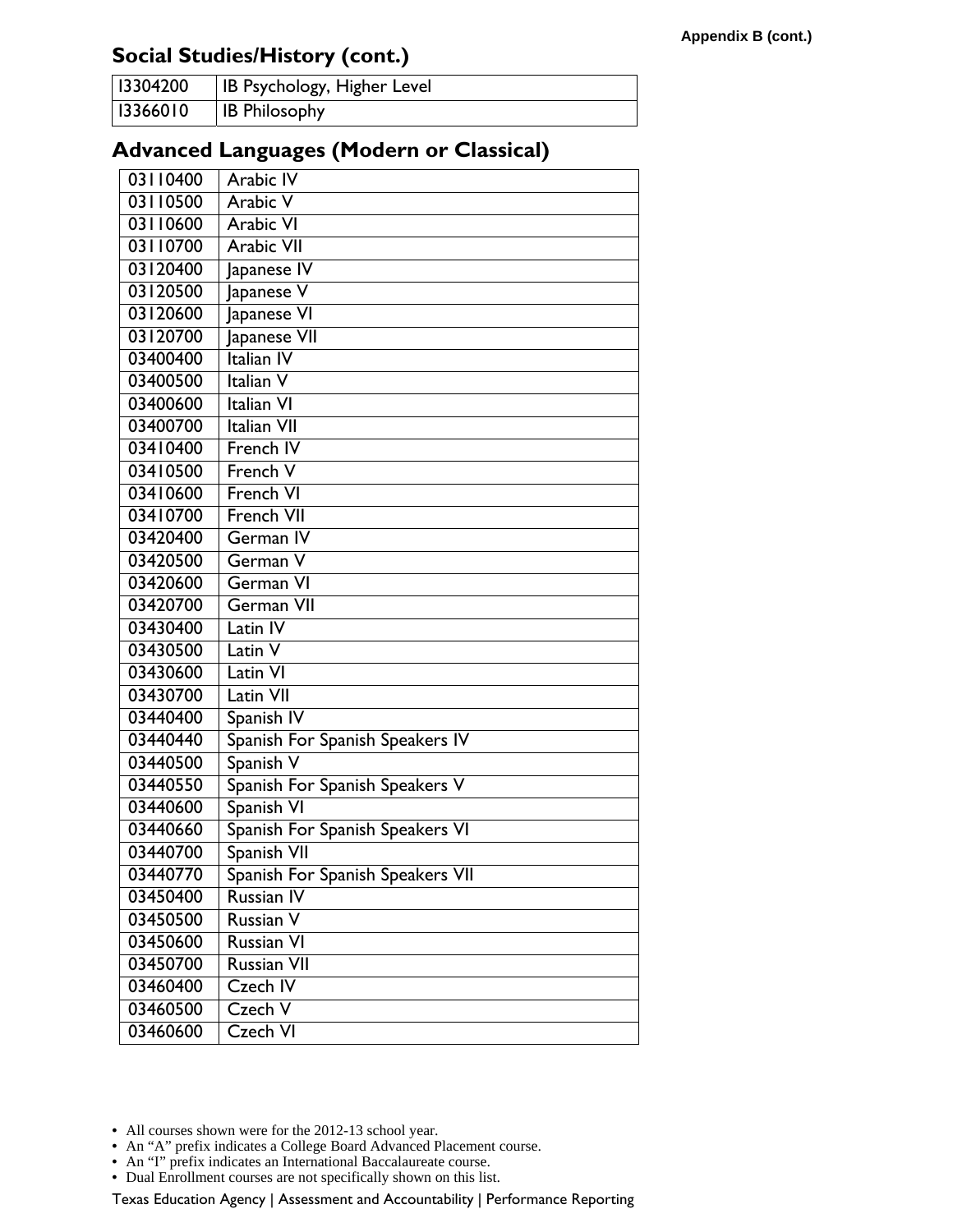## **Advanced Languages (cont.)**

| 03460700 | <b>Czech VII</b>                  |
|----------|-----------------------------------|
| 03470400 | Portuguese IV                     |
| 03470500 | Portuguese V                      |
| 03470600 | Portuguese VI                     |
| 03470700 | Portuguese VII                    |
| 03480400 | <b>Hebrew IV</b>                  |
| 03480500 | <b>Hebrew V</b>                   |
| 03480600 | <b>Hebrew VI</b>                  |
| 03480700 | <b>Hebrew VII</b>                 |
| 03490400 | <b>Chinese IV</b>                 |
| 03490500 | Chinese V                         |
| 03490600 | Chinese VI                        |
| 03490700 | <b>Chinese VII</b>                |
| 03510400 | Vietnamese IV                     |
| 03510500 | Vietnamese V                      |
| 03510600 | Vietnamese VI                     |
| 03510700 | Vietnamese VII                    |
| 03520400 | Hindi IV                          |
| 03520500 | Hindi V                           |
| 03520600 | Hindi VI                          |
| 03520700 | Hindi VII                         |
| 03980400 | American Sign Language IV         |
| 03980500 | American Sign Language V          |
| 03980600 | American Sign Language VI         |
| 03980700 | American Sign Language VII        |
| 03996000 | Other Foreign Languages Level IV  |
| 03996100 | Other Foreign Languages Level V   |
| 03996200 | Other Foreign Languages Level VI  |
| 03996300 | Other Foreign Languages Level VII |
| A3120400 | Japanese                          |
| A3410100 | French                            |
| A3420100 | German                            |
| A3430100 | Latin                             |
| A3440100 | Spanish                           |
| A3440200 | Spanish                           |
| A3490400 | Chinese                           |
| 13110400 | <b>IB Arabic IV</b>               |
| 13110500 | <b>IB Arabic V</b>                |
| 13120400 | <b>IB Japanese IV</b>             |
| 13120500 | <b>IB</b> Japanese V              |
| 13410400 | <b>IB French IV</b>               |
| 13410500 | <b>IB</b> French V                |
| 13420400 | <b>IB German IV</b>               |

- **•** An "A" prefix indicates a College Board Advanced Placement course.
- **•** An "I" prefix indicates an International Baccalaureate course.
- **•** Dual Enrollment courses are not specifically shown on this list.